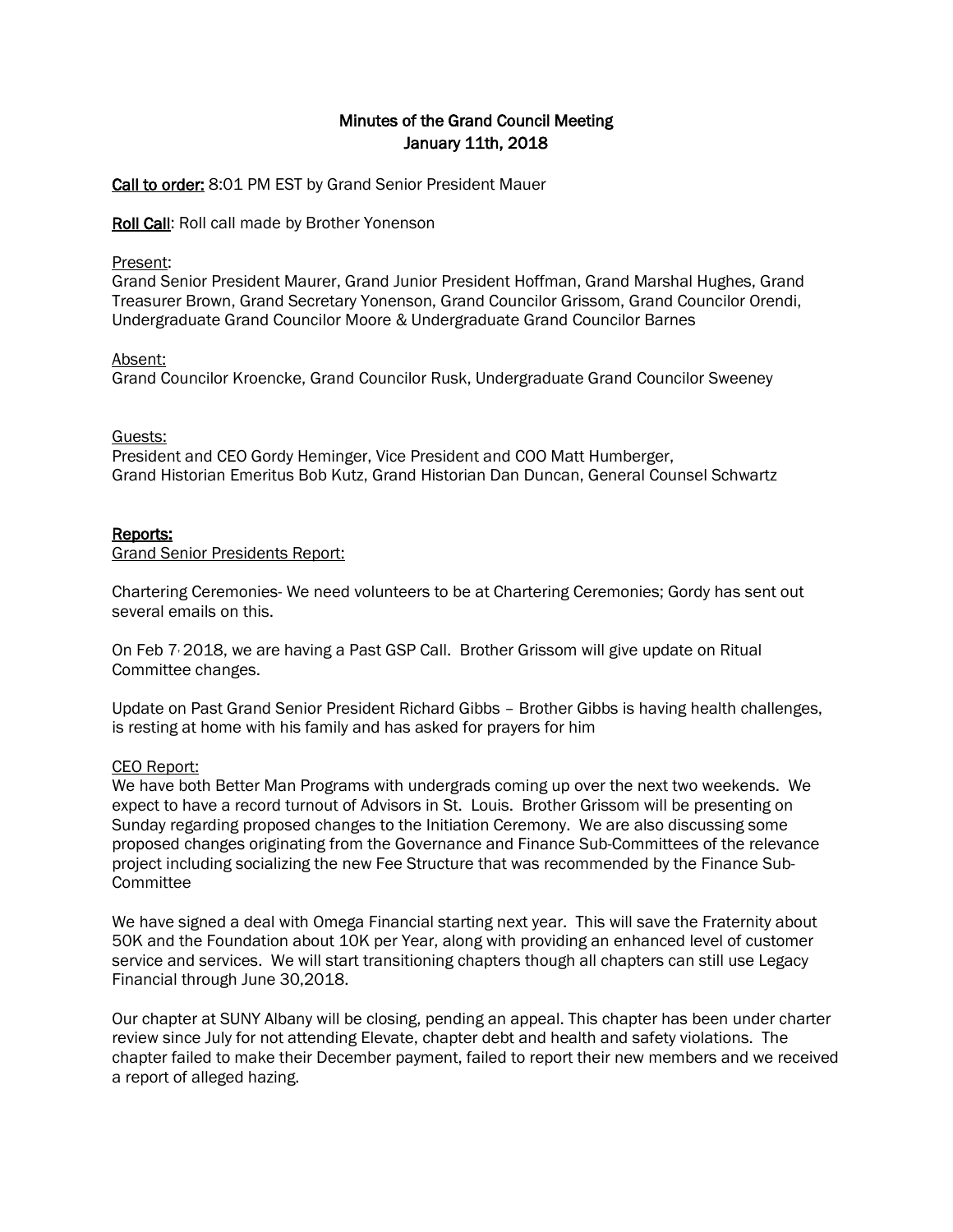#### Foundation Report:

We finished Day of Giving and the Founders Day Challenge by raising over 300K. We had more individual unique donors on Founders Day than we had in all of 2013. We are making great progress. We also just received a 100K Cash gift last week

General Counsel Report: No Report

#### Relevance Committee Reports:

Alumni Engagement:

 We provided a finalized report this evening. Recommendations to place strong emphasis on regionalizing alumni engagement and hiring additional HQ staff to drive membership and volunteerism. We feel planning network events with a brotherhood twist would allow us to reach more people

Ritual Committee:

 We are recommending a return to a 5-scene initiation, though not all scenes will be performed the same evening. We are working on having a more relevant Senior Service and Initiation over the course of the semester to make it compatible for undergrads. We are looking forward to presenting to the undergrads at Better Man Weekend for their feedback and such.

#### Old Business:

Motion to approve minutes from December 11, 2017 by Brother Yonenson, Second by Brother Moore. Motion passed unanimously by voice vote.

#### New Business:

Motion to approve Monitoring Reports 2.0, 2.6 and 2.7 by Brother Hoffman, Second by Brother Hughes. Motions passed unanimously by voice vote.

Motion to approve Monitoring Reports 3.0, 3.1, 3.2, 3.3, 3.4, 3.5, 3.6, 3.7, 3.8, 4.0, 4.1, 4.2, 4.3 & 4.4 by Brother Hoffman, Second by Brother Yonenson. Motion passed unanimously by voice vote.

Motion to approve recommended changes to the Black Lantern Processional by Brother Hoffman, Second by brother Grissom. Motion passed unanimously by voice vote.

Motion to approve changes to the Memorial Service by Brother Grissom, Second by Brother Hoffman. Motion passed unanimously by voice vote.

The Grand Council discussed the CEO Performance Plan and Matt Maurer has taken notes. Recommendation to move this conversation to a block of time at the February Board Meeting. Motion to move this conversation to February Meeting by Brother Grissom, Second by Brother Hoffman. Motion passed unanimously by voice vote.

#### Good of the Order:

We still need folks for Bloomsburg and Ramapo Chartering Ceremony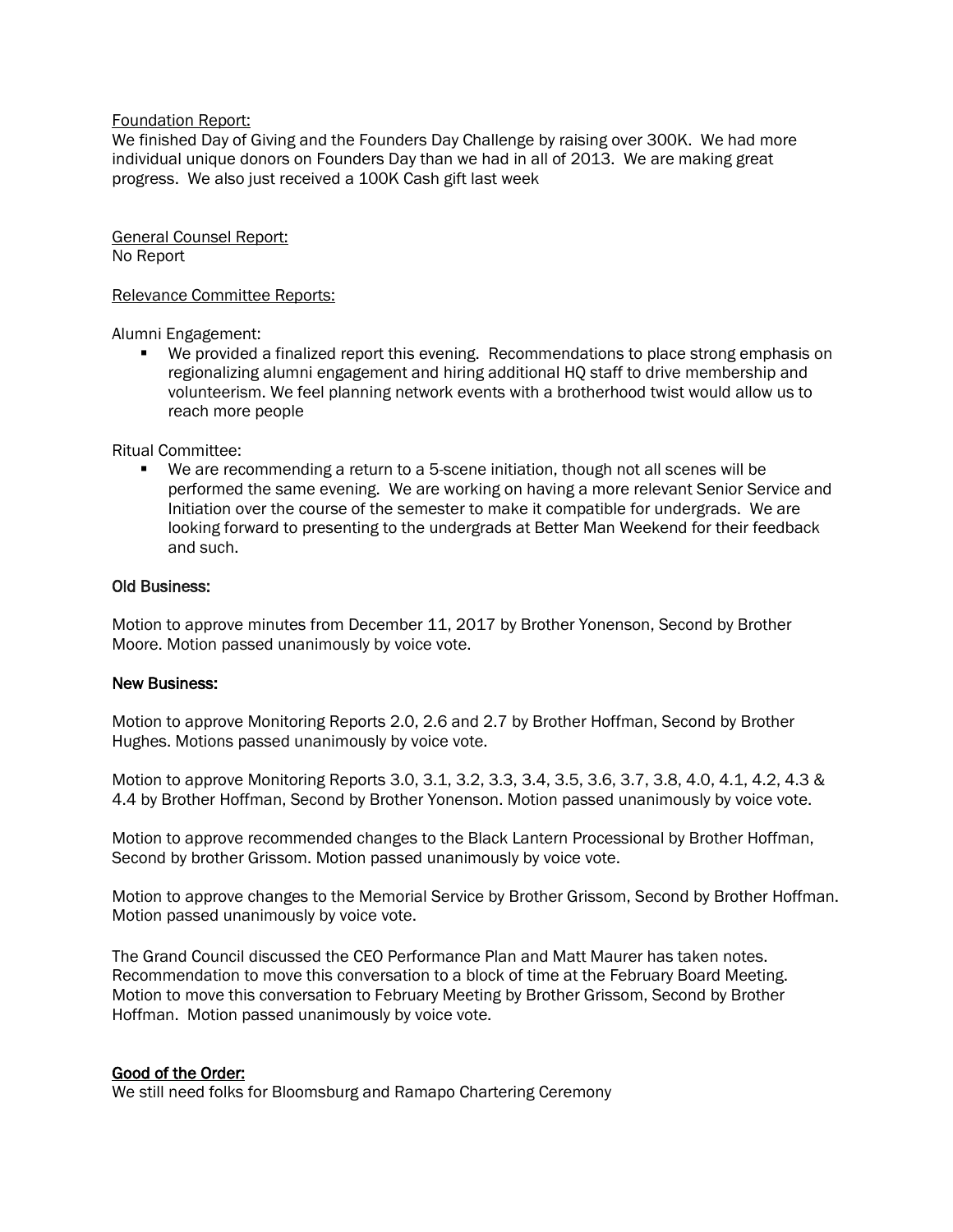Motion to adjourn by Brother Grissom, Second by Brother Orendi

Meeting Adjourned at 8:50 EST PM

Respectfully Submitted,

\_\_\_\_\_\_\_\_\_\_\_\_\_\_\_\_\_\_\_\_\_\_ David Yonenson

David Yonenson Grand Secretary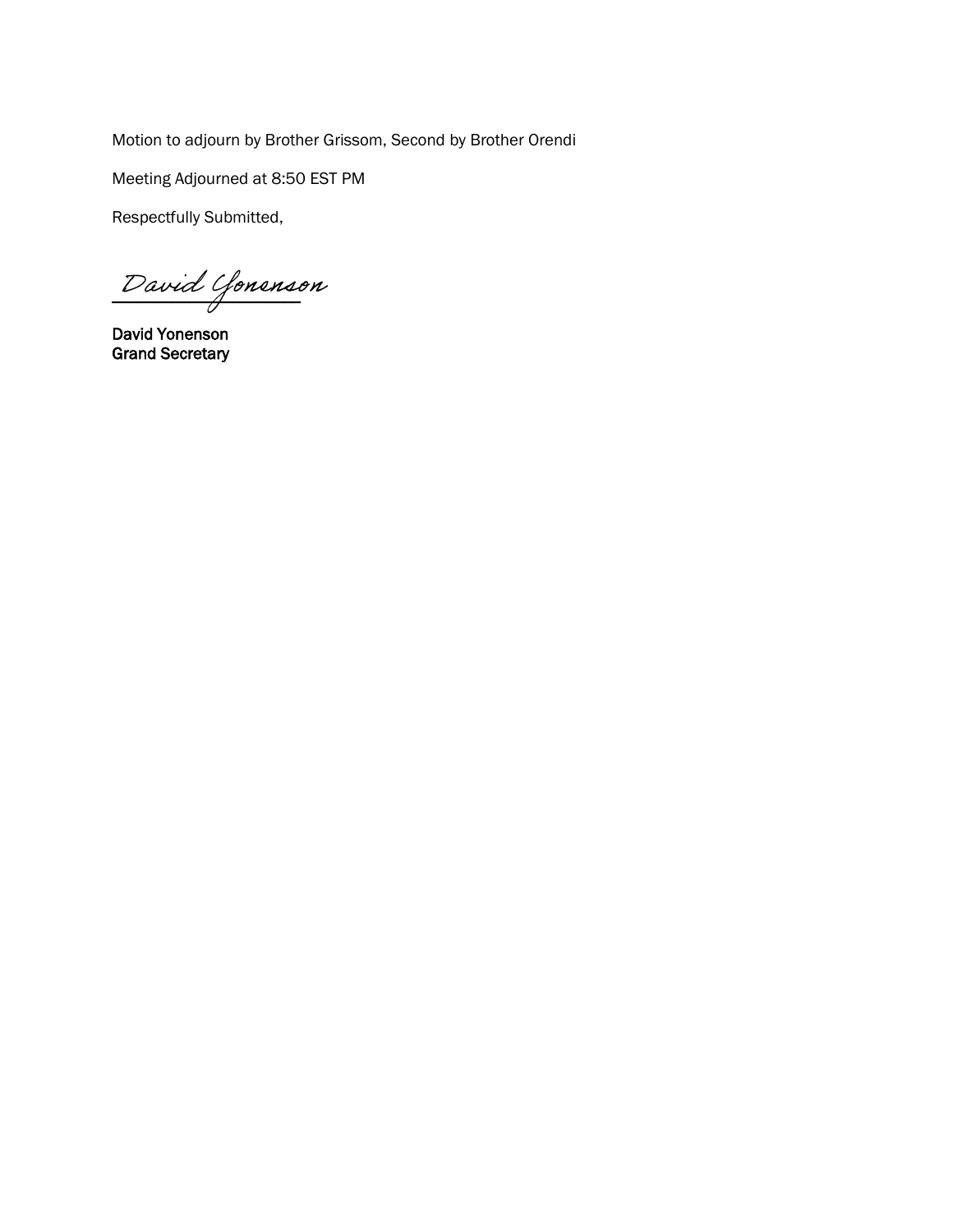# In Person Meeting: Minutes of the Grand Council Meeting February 24th, 2018

Call to order: 12:55 PM PST by Grand Senior President Mauer

Roll Call: Roll call made by Brother Yonenson

### Present:

Grand Senior President Maurer, Grand Junior President Hoffman, Grand Marshal Hughes, Grand Secretary Yonenson, Grand Councilor Grissom, Grand Councilor Orendi, Grand Councilor Kroencke, Undergraduate Grand Councilor Moore, Undergraduate Grand Councilor Barnes & Undergraduate Grand Councilor Sweeney

#### Absent:

Grand Councilor Rusk, Grand Treasurer Brown (Foundation Meeting),

### Guests:

President and CEO Gordy Heminger, Vice President and COO Matt Humberger, General Counsel Schwartz, Past Foundation Board Chairman and Fraternity CEO Steve Zizzo and Grand Historian Emeritus Bob Kutz

### Reports:

Grand Senior Presidents Report:

- Grand Chapter Registration was sent out. Please fill it out and send back to Gordy as soon as possible.
- **•** Organized a Past GSP call to update them on the proposed modifications to the Initiation Ceremony. We have asked the oldest living Past GSP, Brother Bob Miller, to offer some words at Grand Chapter. We are also going to do one more past GSP call prior to Grand Chapter.

### CEO Report: Presented by Matt Humburger

- We have had continual issues at University of Arizona. We made the decision this past Wednesday to close the chapter, and will plan to return in the early 2020's.
- Quick Conversation on growth as its slowing slightly from new members and fewer opportunities are available to open chapters as not nearly as many Colleges/Universities are open for expansion.
- Regional Ambassador Program- We have recruited 42 Ambassadors in cities to pull together Alumni focused events. We have asked them to have 2 events per year for folks. We are hiring two alumni development coordinators under Danny to help with the alumni engagement.

### Foundation Report:

■ No Report

### CLVEN Report: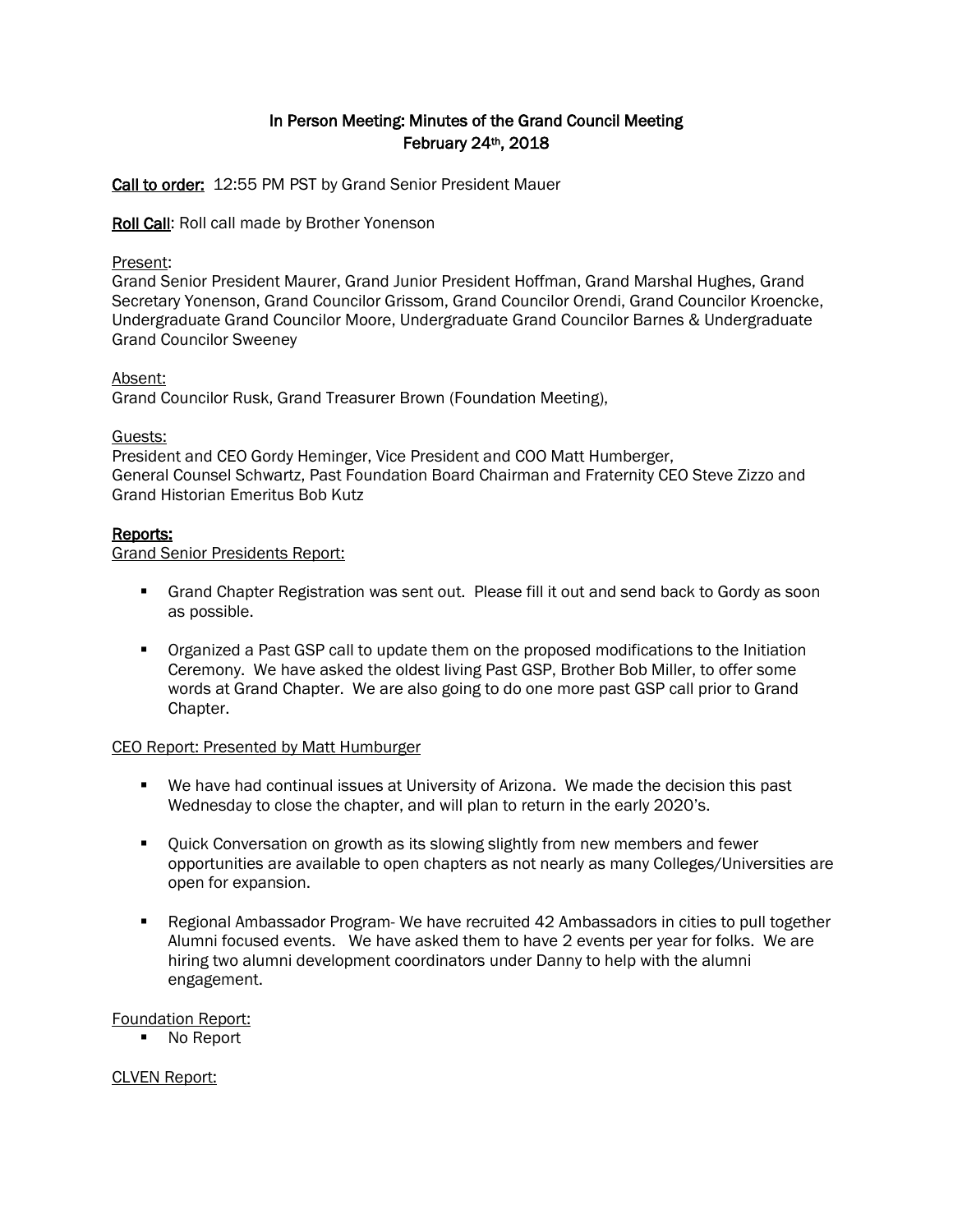**The CLVEN Board is interesting in learning about portfolio management and the services that** we provide. Denis is retiring at the end of this year and Scott is taking over for him. We are bringing another resource under him as well.

### General Counsel Report:

 Updates on Upsilon Chapter - The alumni have been in litigation for 18 months. The litigation surrounds mismanagement of funds. To this date we have been unable to get the financials for this entity. We won a decision in January that other party needs to turn over the documents by March. The brothers and alumni have been soliciting donors and are running short on funding. The law firm has been helpful in this case.

## Old Business:

Motion to approve minutes from January 11, 2017 by Brother Grissom, Second by Brother Sweeney. Motion passed unanimously by voice vote.

## New Business:

- **Motion to approve Monitoring Reports 2.4 & 2.5 by Brother Orendi, Second by Brother** Hughes. Motion passed unanimously by voice vote.
- Undergraduate Grand Councilor Screening Committee Brother Maurer recommended that Brother Hughes and Brother Kroencke lead the search process. Motion made by Brother Grissom, Second by Brother Barnes. Motion passed unanimously by voice vote.
- Grand Council Nominations Committee Motion to approve nomination of Brother Barnes and Brother Moore as committee chairs by Brother Hughes, Second by Brother Orendi. Motion passed unanimously by voice vote.
- Grand Council Nominations Committee Advisors Brother Maurer recommended that Brother Proctor and Brother Hinkley serve as Advisors to the Nominations Committee. Motion to approve Brother Proctor and Brother Hinkley made by Brother Orendi, Second by Brother Hughes. Motion passed unanimously by voice vote.
- University of Wisconsin- Milwaukee Chartering Recommendation Motion made to approve the recommendation by Brother Grissom, Second by Brother Hoffman. Motion passed unanimously by voice vote.
- University of Mary Washington Chartering Recommendation Motion made to approve by Brother Kroencke second by Brother Hughes. Motion passed unanimously by voice vote.
- Grand Council discussed morning topics related to health and safety, member behavior, proposed ritual changes and engagement of undergraduates.

Grand Council moved into Executive Session.

CEO Performance Plan for 2018-19 – Motion by Brother Kroencke, second by Brother Grissom. Motion passed unanimously by voice vote.

Grand Council Rubric for Nominations Committee - Motion to approve by Brother Sweeney, Second by Brother Orendi. Motion passed unanimously by voice vote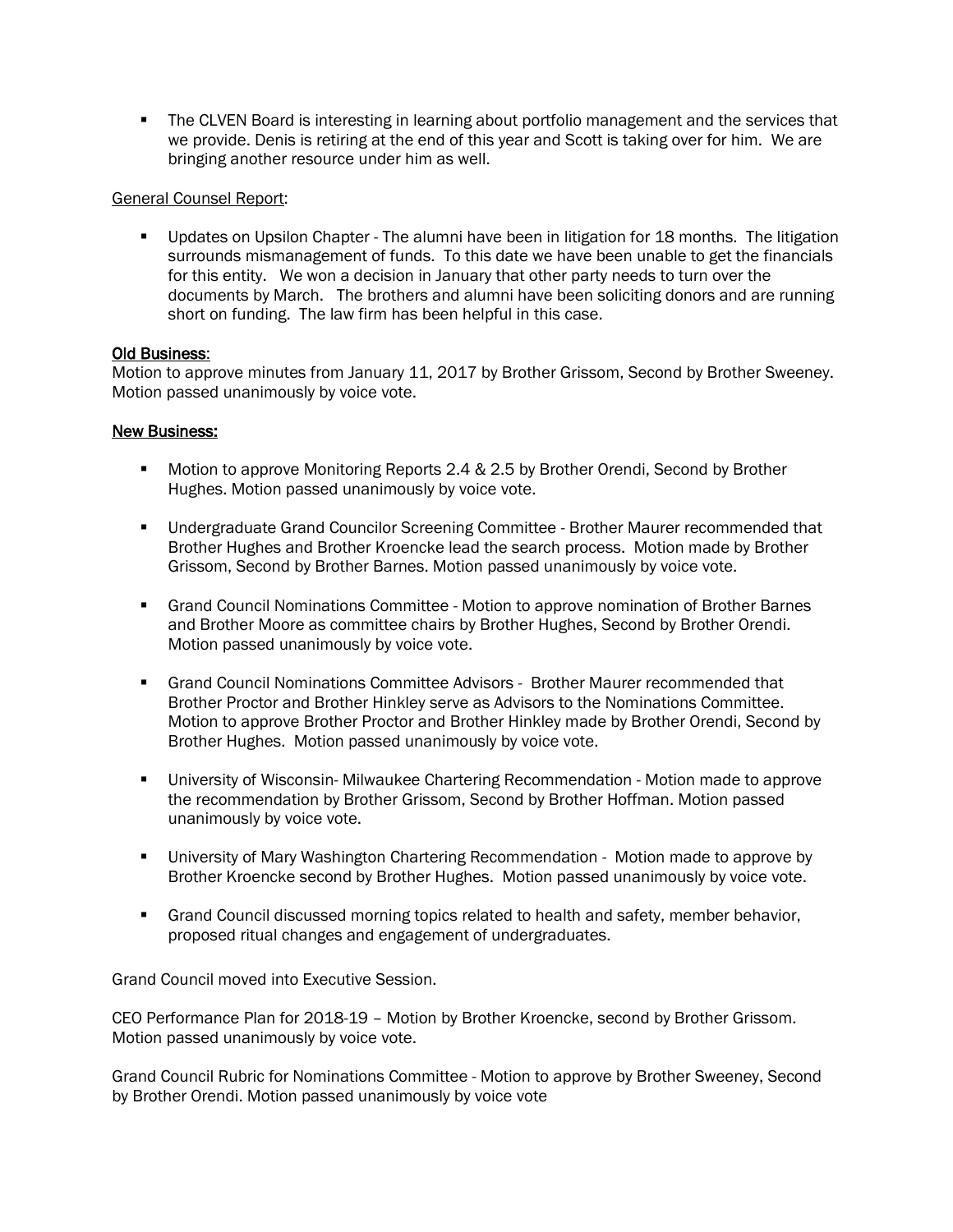Meeting Adjourned at 2:39 PST

Respectfully Submitted,

 $\overline{\phantom{a}}$ David Yonenson

David Yonenson Grand Secretary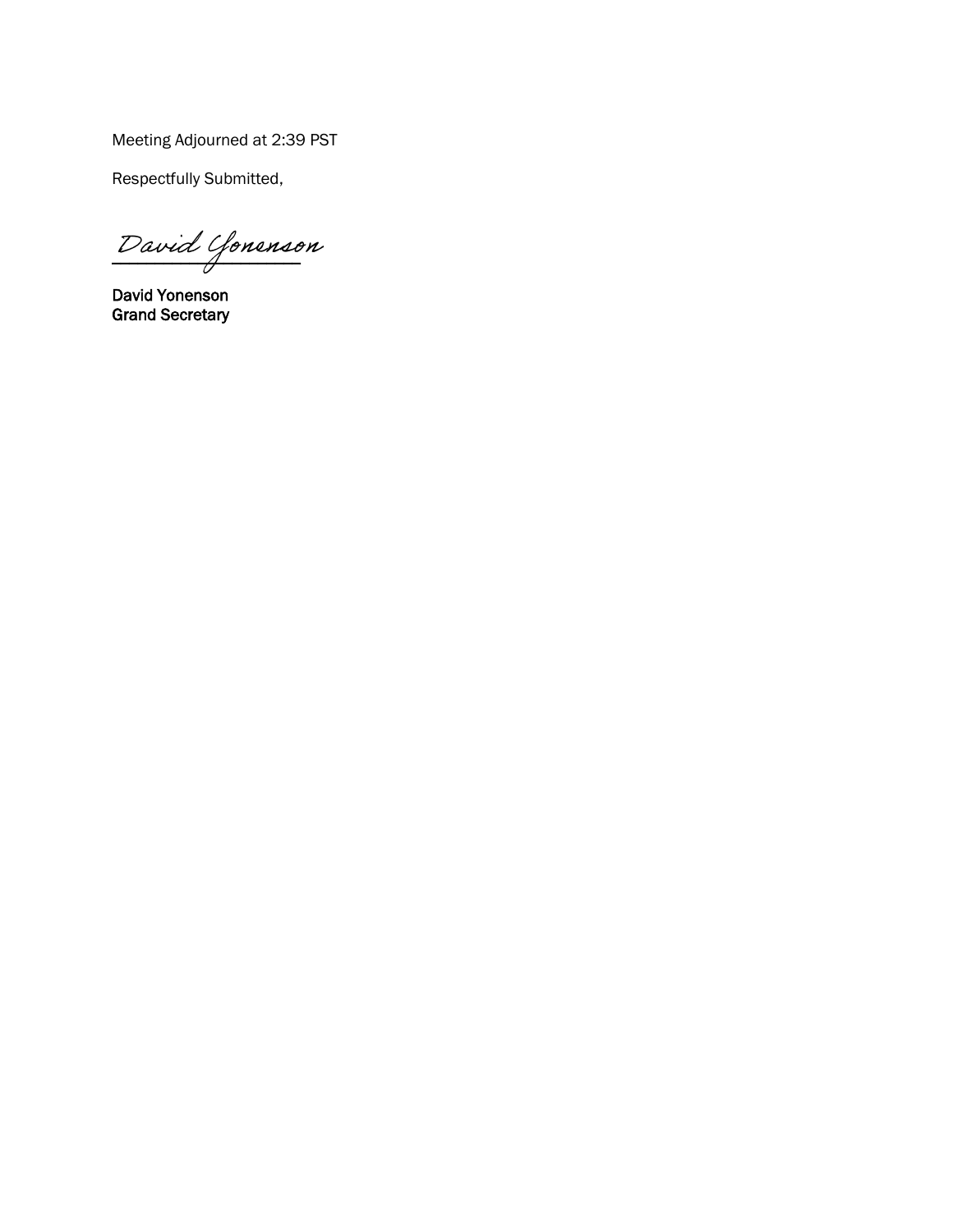# Minutes of the Grand Council Meeting April 19, 2018

Call to order: 8:02 PM EST by Grand Junior President Hoffman

Roll Call: Roll call made by CEO Heminger

#### Present:

Grand Senior President Matt Maurer, Grand Treasurer Brown, Grand Marshal Hughes, Grand Councilor Grissom, Grand Councilor Kroencke, Grand Councilor Orendi, Grand Councilor Rusk, Undergraduate Grand Councilor Barnes, Grand Historian Duncan and General Counsel Schwartz

#### Absent

Grand Senior President Maurer, Grand Secretary Yonenson, Undergraduate Grand Councilor Barnes, Undergraduate Grand Councilor Sweeney and Undergraduate Grand Councilor Moore

Guests:

President and CEO Gordy Heminger and Vice President and COO Matt Humberger

### Reports:

GSP Report: No Report.

CEO Report: Written report submitted. 980 undergraduates registered for Grand Chapter (largest ever and in top 3 of all fraternities); 9,500+ members at peak this year (average chapter size of 59); two year commitment is coming to an end with NIC membership and will re-evaluate return on investment

Foundation Report: Special Foundation Board meeting with a focus on Governance on April 28. Hoffman, Maurer and Brown to attend. Campaign update provided at February Board meeting.

CLVEN Report: CLVEN will own/manage 17-21 properties next academic year.

General Counsel Report: No report.

Undergraduate Grand Councilor Report: 12 undergraduates applied; 9 will receive phone interviews with the possibility of one additional interview. Target is 5 individuals to receive face-to-face at Grand Chapter.

#### Old Business:

Motion to Approve the Grand Council Minutes from February 24, 2018 by Brother Rusk, second by Brother Hughes. Motion passed unanimously by a voice vote.

#### New Business:

Formation of Audit Committee for FY18. Motion to establish temporary committee by Brother Brown, second by Brother Kroencke. Motion passed unanimously by a voice vote.

Motion to Re-Appoint Brother Bernie Schulz to the CLVEN Board. Motion by Brother Rusk, second by Brother Grissom. Motion passed unanimously by a voice vote.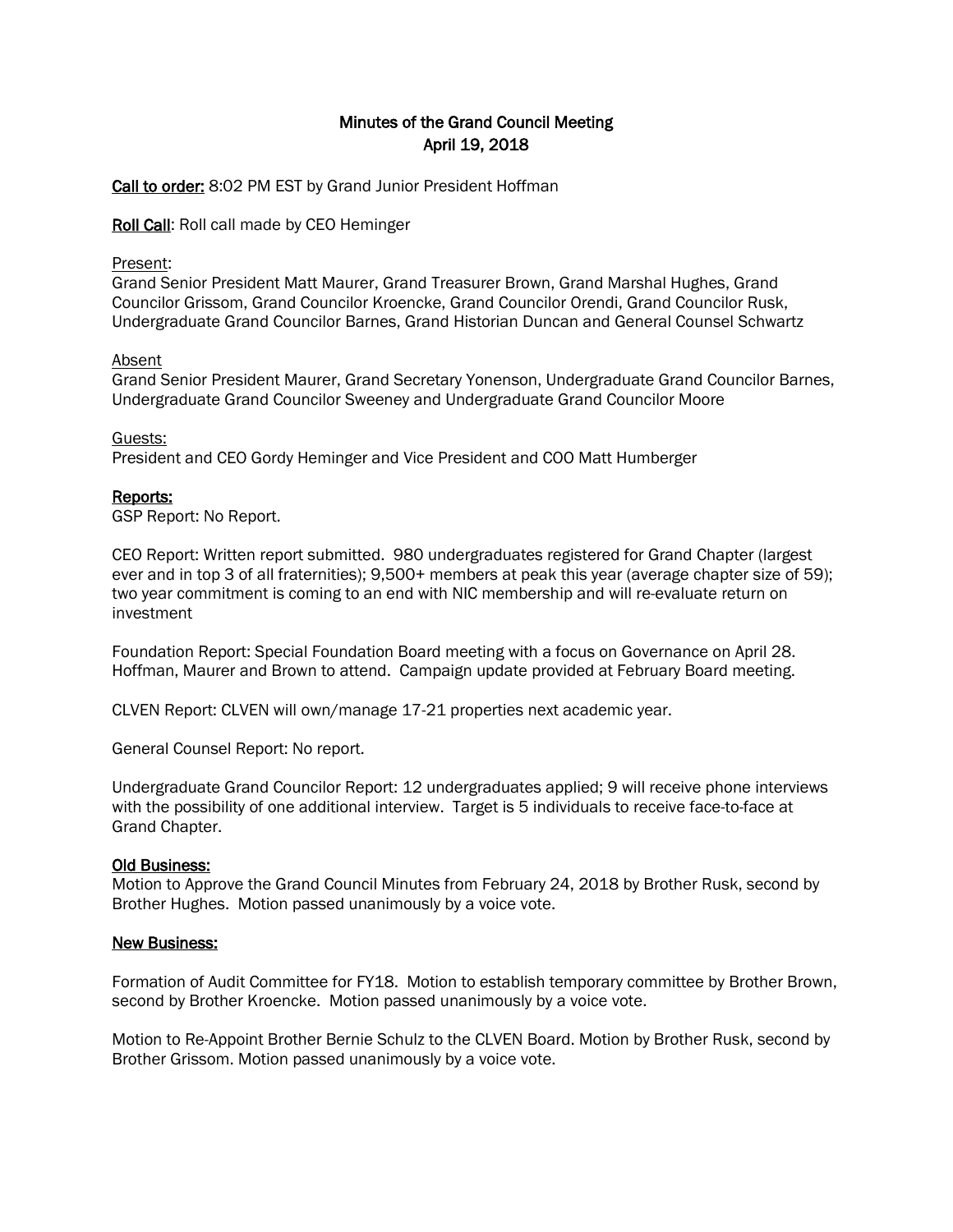Motion to accept Monitoring Report 2.3 as submitted. Motion by Brother Brown, second by Brother Hughes. Motion passed unanimously by a voice vote.

Motion to approve the modifications to the Wedding Service and Invocation/Benediction as submitted by the Ritual Committee. Motion by Brother Grissom, second by Brother Rusk. Motion passed unanimously by a voice vote.

Motion to retire the Birth/Adoption and Lavaliere Ceremony as recommended by the Ritual Committee. Motion by Brother Grissom, second by Brother Rusk. Motion passed unanimously by a voice vote.

Motion to approve the Chartering Recommendations for Alpha Alpha at the University of Oklahoma, Eta Zeta at the University of Central Arkansas, Iota Iota at the University of North Dakota and Iota Theta at East Tennessee State University. Motion by Brother Grissom, second by Brother Rusk. Motion passed unanimously by a voice vote.

#### Good of the Order:

Please register for Grand Chapter

Meeting Adjourned at 8:37 PM

Respectfully Submitted,

\_\_\_\_\_\_\_\_\_\_\_\_\_\_\_\_\_\_\_\_\_\_

Gordy Heminger President & CEO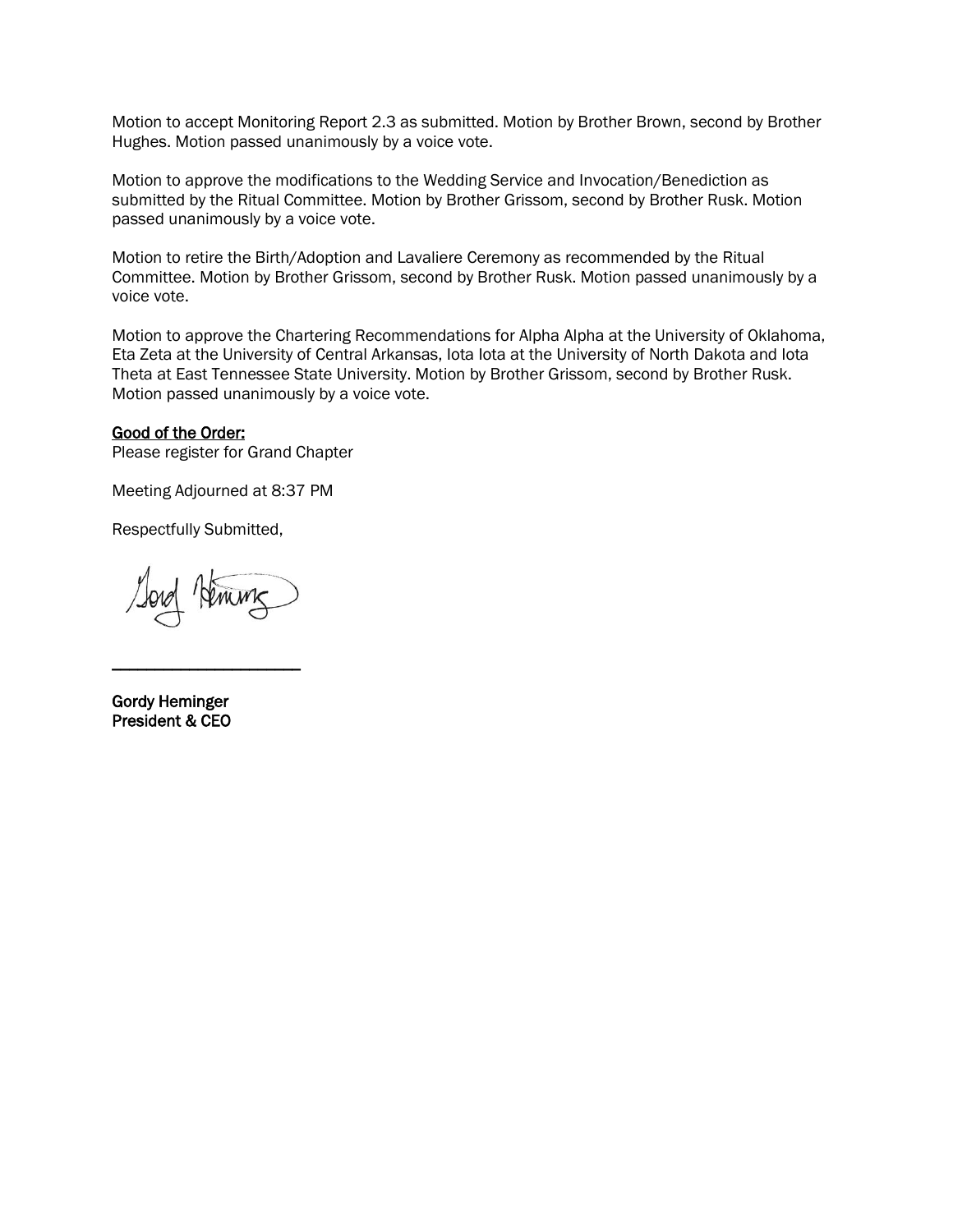# Minutes of the Grand Council Meeting May 17, 2018

Call to order: 8:00 PM EST by Grand Senior President Maurer

Roll Call: Roll call made by Brother Yonenson

### Present:

Grand Senior President Maurer, Grand Junior President Hoffman, Grand Treasurer Brown, Grand Secretary Yonenson, Grand Councilor Grissom, Grand Councilor Kroencke, Undergraduate Grand Councilor Barnes & Undergraduate Grand Councilor Sweeney,

## Absent:

Grand Marshal Hughes, Grand Councilor Rusk, Grand Councilor Orendi, Undergraduate Grand Councilor Moore

## Guests:

President and CEO Gordy Heminger, Vice President and COO Matt Humberger,

# Reports:

## Grand Senior Presidents Report:

- Grand Chapter Registration-. Please fill it out and send back to Gordy as soon as possible.
- Two weekends ago the Foundation Board met in Indy to talk through some initiatives. Chairman Chris Musbach invited Jeff Hoffman and Matt to their meeting (Tom Brown also attended as Liaison). The Board is working through some governance changes and ideas on how they implement some new changes

### CEO Report:

- We ended the year in a very good spot.
- We have 994 undergraduates set to attend Grand Chapter; please do your best to encourage all of your friends and alumni to buy a ticket

### General Counsel Report:

■ No Report

Foundation Report:

 We are having our consultant help us with the renewed feasibility study and report back to the Foundation Board before determining a final campaign goal and launch of the public phase of the campaign. We had nearly 2,000 donors last year and the metrics are moving in the right direction. Our stretch goal was 20 million and we have already raised more than 6 million dollars.

### CLVEN Report:

 CLVEN has continued to make solid improvements with reporting and metrics. With Denis retiring, Scott has done a nice job taking over with help from Matt. The board continues to be engaged and looking at additional properties to add to the portfolio over the next year.

### Audit Committee: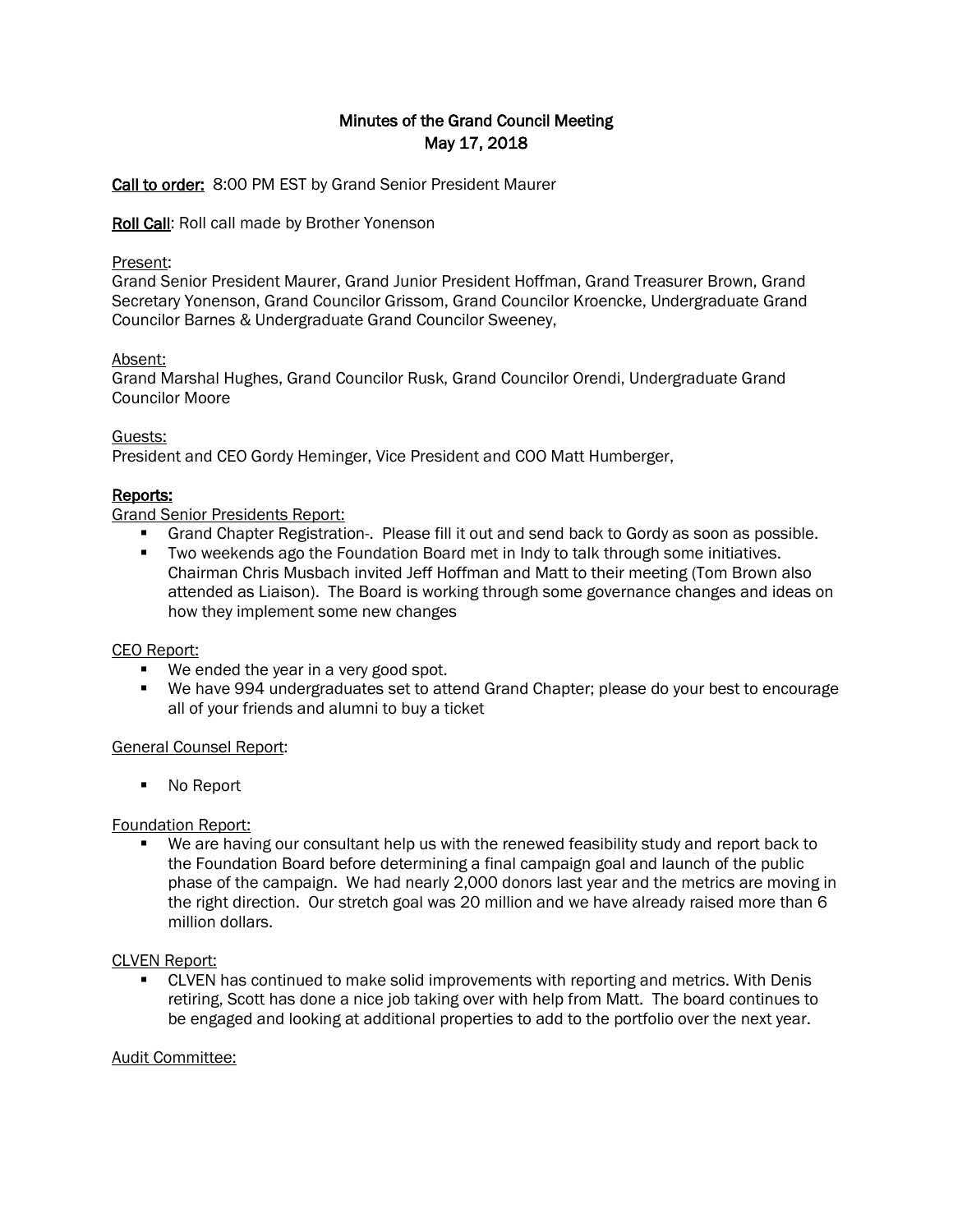**Brother Brown reported that the pre-audit meeting is set for May 22<sup>nd</sup> where the scope and** direction of the audit is discussed. The meeting should be fairly straight forward since we have been doing this for many years.

Undergraduate Nominations Report:

 Brother Kroencke reported that the process started with 12-15 guys and the Committee narrowed that down to 9. We are expecting to interview 5-6 guys during Grand Chapter.

#### Old Business:

Motion to approve minutes from April 19<sup>th</sup>, 2018 by Brother Yonenson, Second by Brother Brown. Motion passed unanimously by voice vote.

#### New Business:

- Motion to approve Monitoring Reports 2.4 & 2.5 by Brother Hoffman, Second by Brother Grissom. Motion passed unanimously by voice vote.
- **Motion to approve the changes to the Grand Council Installation Ceremony by Brother** Grissom, Second by Brother Kroencke, Motion passed unanimously by voice vote
- Motion to approve the changes to the Sweetheart Ceremony by Brother Grissom, Second by Brother Hoffman, Motion passed unanimously by voice vote

Grand Council moved into Executive Session.

 CEO Performance Evaluation and Variable Compensation for 2017-18 and Compensation for 2018-19 – Motion by Brother Grissom, second by Brother Kroencke. Motion passed unanimously by voice vote.

Meeting Adjourned at 8:50 EST

Respectfully Submitted,

\_\_\_\_\_\_\_\_\_\_\_\_\_\_\_\_\_\_\_\_\_\_ David Yonenson

David Yonenson Grand Secretary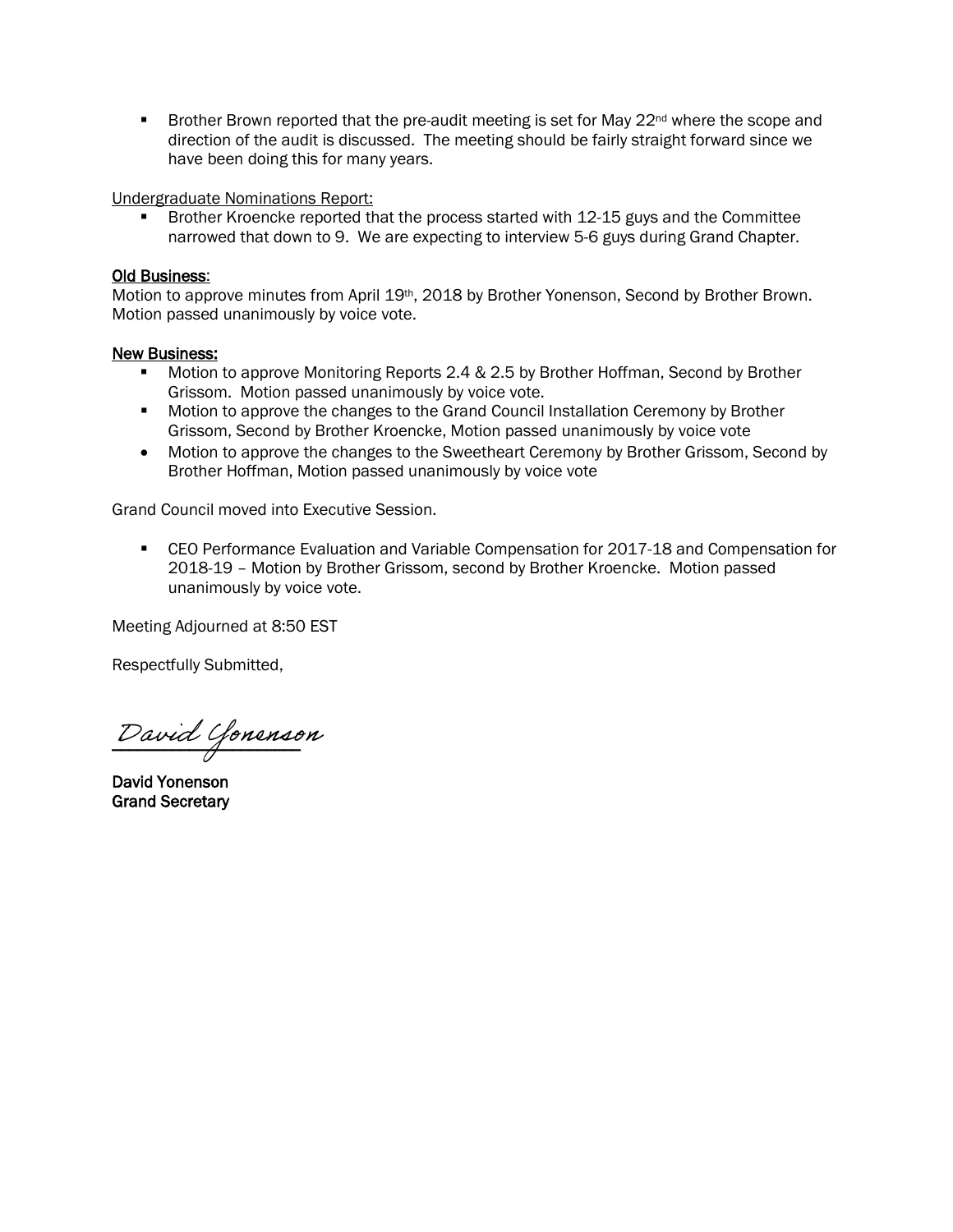

# Minutes of the 55th Grand Chapter of Alpha Sigma Phi Fraternity Indianapolis, IN

Friday, July 6, 2018

# Opening Ceremony and Plenary Session #1:

Grand Chapter was called to order by Grand Marshal Byron Hughes at 10:04 am, followed by the Parade of Flags, an introduction of 7 of the living past Grand Senior Presidents, an introduction of the Grand Council, and an introduction of the President and CEO.

Canadian National Anthem.

United States of America National Anthem.

Grand Junior President Hoffman delivered the Grand Chapter Blessing.

Grand Councilor Rusk led the assembled in the Brotherhood Creed.

Grand Marshal Hughes declared that all persons present were entitled to be so.

Grand Treasurer Brown read the list of chapters not in good standing. They included Pi (University of Colorado at Boulder), Sigma (University of Kentucky), Upsilon (Pennsylvania State University), Psi (Oregon State University), Alpha Omicron (Missouri Valley), Delta Zeta (University of North Carolina, Charlotte), Delta Chi (Elmhurst College), Zeta Beta (Arizona State University), Zeta Mu (California State University, Fresno), Zeta Sigma (Indiana University South Bend), Zeta Phi (University of Michigan – Flint), Eta Gamma (Southern Illinois University), Eta Theta (University of Texas – San Antonio), Eta Mu (Georgia Southern University), Eta Nu (McGill University), Theta Mu (Northern Illinois University), and Theta Chi (Northern Arizona University).

Grand Secretary Yonenson announced that there was the required number of Delegates.

President and CEO Gordy Heminger declared the Grand Chapter open and Grand Senior President Maurer welcomed all to Grand Chapter.

Grand Senior President Maurer provided a State of the Fraternity Address.

Opening Ceremony concluded. Plenary Session #1 begins. – 10:42am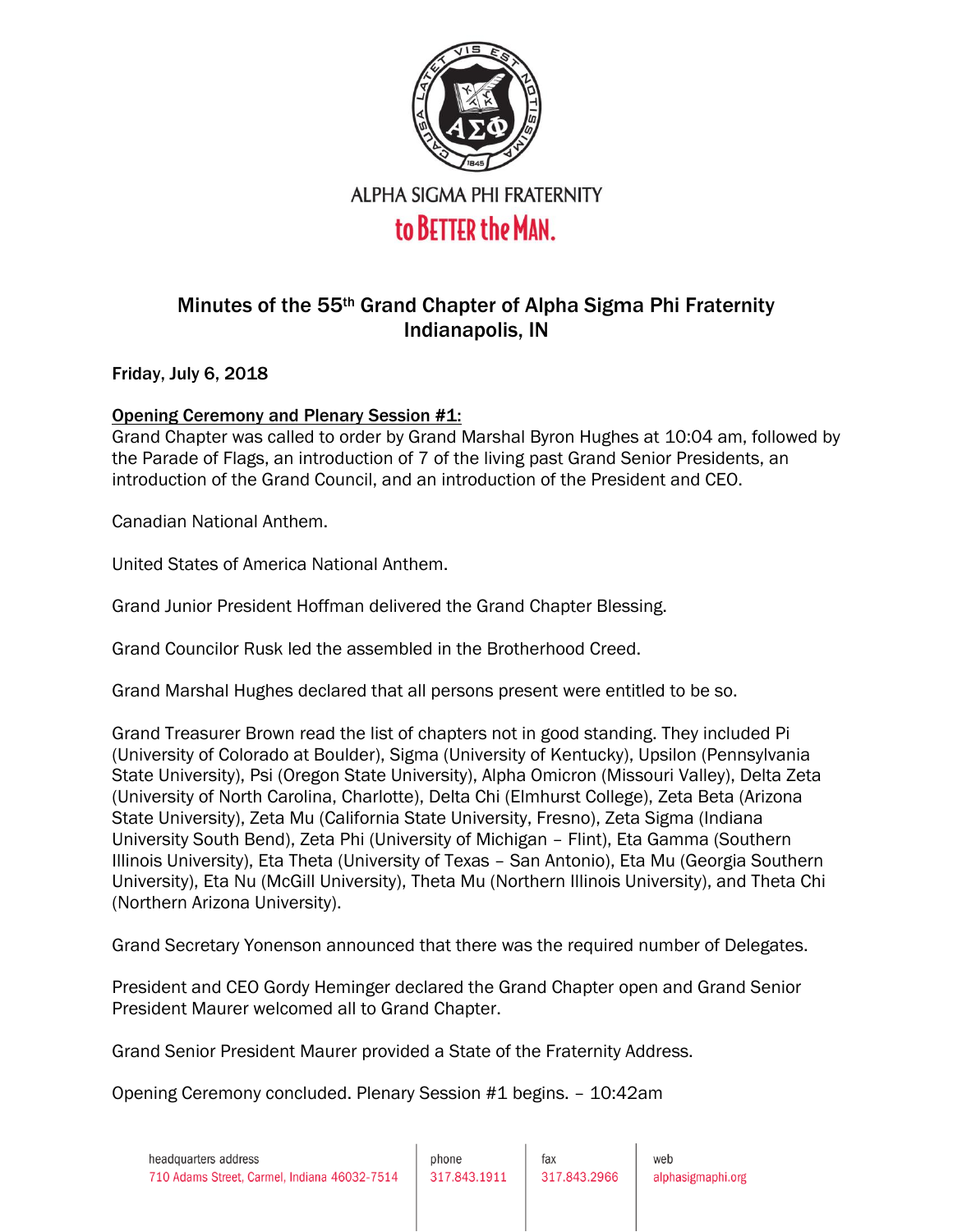Grand Senior President Maurer appointed Grand Historian Duncan as Parliamentarian.

Grand Senior President Maurer presented the proposed agenda for all Grand Chapter plenary sessions. Motion to approve the agenda by Past Grand Senior President Garvey. Second by Grand Secretary Yonenson. No discussion. Motion passed by a majority vote.

The CR&L Committee moved to approve the Grand Chapter standing rules as outlined in the program book.

Motion to amend the Rules to replace Delegates with voting members in good standing. Motion by Grand Councilor Grissom. Second by the Alpha Mu (Baldwin Wallace) Delegate. No debate. Motion carries by majority vote.

Motion to amend the Rules to indicate amendments/legislation passed take effect at the conclusion of the 55th Grand Chapter. Motion by Grand Councilor Grissom. Second by Grand Councilor Rusk. No debate. Motion carries by majority vote.

Motion to approve the standing rules as amended. Motion by the CR&L Committee requires no second. Motion passed by unanimous vote.

Grand Council Nominations closed. Motion by Past Grand Senior President Still, second by Grand Secretary Yonenson. Motion passed by a majority vote.

Nominations Committee Report:

■ 2018-20 Grand Council Slate presented that included: alumni members Tom Brown, Aaron Bullock, Greg Kroencke, Jason H. Nolen-Doerr, Steve Zizzo and undergraduates Carlos Cantu, Noah Kostick and Josh Wenke. Motion to approve the slate by Grand Councilor Rusk, second by Grand Councilor Grissom. Motion passed.

Grand Senior President Maurer declared that Grand Chapter was in recess until 1:30 pm.

# Plenary Session #2:

Grand Chapter was called to order by Grand Senior President Maurer at 1:38 pm.

Roll Call – Present: Past Grand Senior Presidents Miller, Morgan, Garvey, Spisak, Gibson, Still and Proctor. Delta Alumni Association, Epsilon Alumni Association, Theta Alumni Association, Mu Alumni Association, Nu Alumni Association, Upsilon Alumni Association, Alpha Mu Alumni Association, Alpha Pi Alumni Association, Alpha Rho Alumni Association, Alpha Nu Alumni Association, Alpha Psi Alumni Association, Gamma Chi Alumni Association, Delta Theta Alumni Association, Delta Rho Alumni Association, Delta Tau Alumni Association, Epsilon Nu Alumni Association, Epsilon Pi Alumni Association, Epsilon Chi Alumni Association, Epsilon Psi Alumni Association, Zeta Alpha Alumni Association, Zeta Kappa Alumni Association, Zeta Pi Alumni Association, Theta Gamma Alumni Association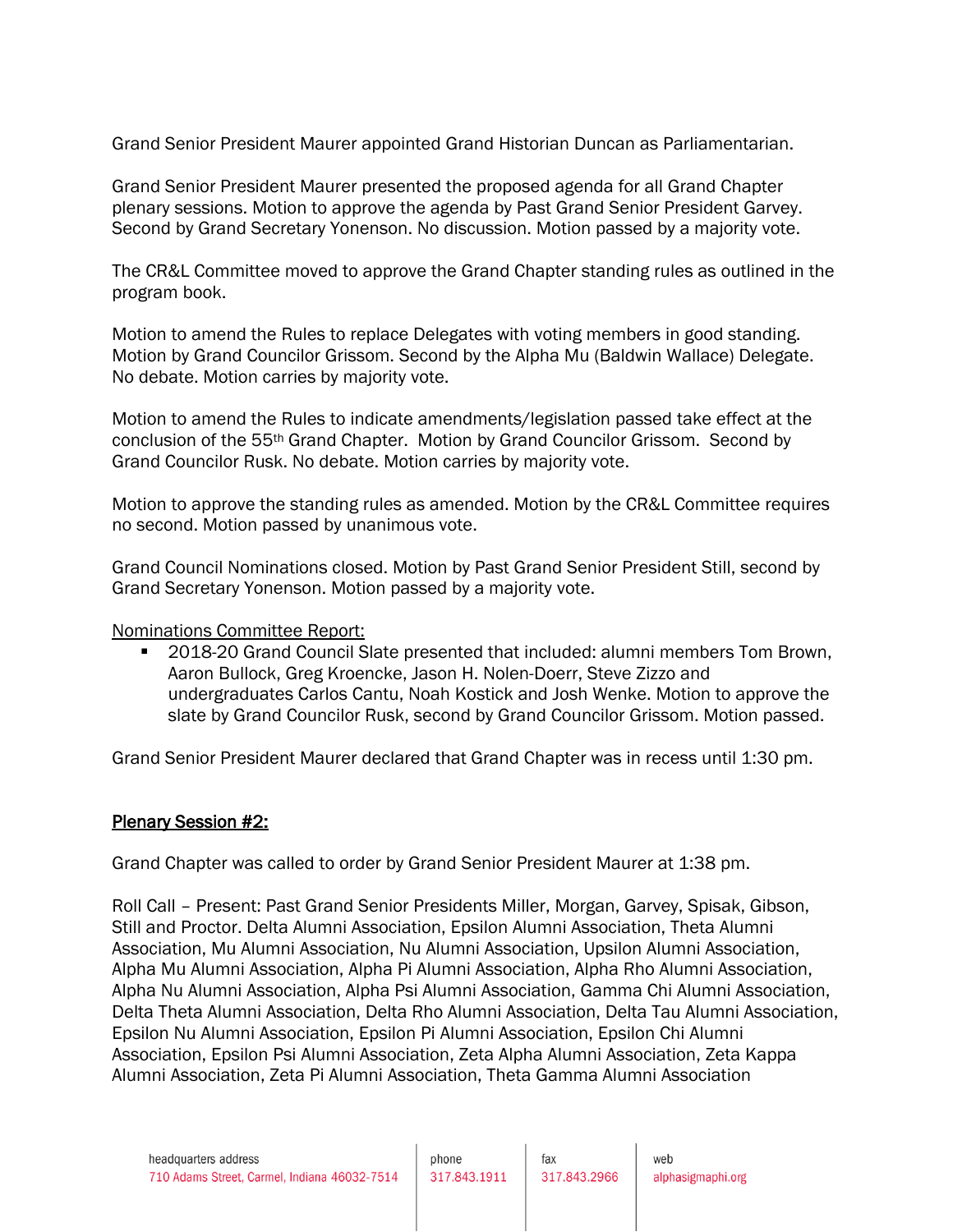Chapters: Gamma, Delta, Epsilon, Zeta, Eta, Theta, Iota, Kappa, Mu, Nu, Omicron, Pi, Sigma, Upsilon, Phi, Psi, Alpha Alpha, Alpha Beta, Alpha Gamma, Alpha Iota, Alpha Kappa, Alpha Mu, Alpha Nu, Alpha Xi, Alpha Omicron, Alpha Pi, Alpha Rho, Alpha Tau, Alpha Psi, Beta Gamma, Beta Delta, Beta Zeta, Beta Eta, Beta Theta, Beta Mu, Beta Nu, Beta Xi, Beta Omicron, Beta Rho, Beta Sigma, Beta Tau, Beta Chi, Beta Psi, Gamma Alpha, Gamma Gamma, Gamma Zeta, Gamma Theta, Gamma Kappa, Gamma Lambda, Gamma Upsilon, Gamma Chi, Gamma Psi, Delta Beta, Delta Delta, Delta Zeta, Delta Eta, Delta Theta, Delta Nu, Delta Xi, Delta Omicron, Delta Pi, Delta Rho, Delta Tau, Delta Upsilon, Delta Phi, Delta Chi, Delta Psi, Epsilon Delta, Epsilon Epsilon, Epsilon Eta, Epsilon Theta, Epsilon Iota, Epsilon Kappa, Epsilon Lambda, Epsilon Mu, Epsilon Xi, Epsilon Omicron, Epsilon Pi, Epsilon Rho, Epsilon Sigma, Epsilon Upsilon, Epsilon Phi, Epsilon Chi, Epsilon Psi, Zeta Beta, Zeta Gamma, Zeta Epsilon, Zeta Zeta, Zeta Eta, Zeta Theta, Zeta Kappa, Zeta Lambda, Zeta Mu, Zeta Xi, Zeta Omicron, Zeta Pi, Zeta Rho, Zeta Sigma, Zeta Tau, Zeta Upsilon, Zeta Phi, Zeta Chi, Zeta Psi, Eta Alpha, Eta Beta, Eta Gamma, Eta Epsilon, Eta Zeta, Eta Theta, Eta Iota, Eta Kappa, Eta Lambda, Eta Mu, Eta Nu, Eta Xi, Eta Omicron, Eta Sigma, Eta Upsilon, Eta Phi, Eta Chi, Eta Psi, Theta Beta, Theta Gamma, Theta Delta, Theta Zeta, Theta Eta, Theta Theta, Theta Kappa, Thata Mu, Theta Nu, Theta Xi, Theta Omicron, Theta Pi, Theta Tau, Theta Phi, Theta Chi, Theta Psi*,* Iota Alpha, Iota Beta, Iota Gamma, Iota Delta, Iota Epsilon, Iota Zeta, Iota Eta, Iota Theta, Iota Iota, Iota Kappa, Iota Lambda, Iota Mu, Iota Nu, Iota Xi.

### Absent:

Rho Chapter, Delta Iota Chapter, Zeta Alpha Chapter, Theta Iota Chapter, Theta Rho Chapter

### Delegates Not in Good Standing:

Pi, Sigma, Upsilon, Psi, Alpha Omicron, Delta Chi, Zeta Beta, Zeta Mu, Zeta Sigma, Zeta Phi, Eta Gamma, Eta Theta, Eta Mu, Eta Nu, Theta Mu, and Theta Chi.

Grand Secretary Yonenson announced that there was the required number of Delegates.

Grand Senior President Maurer recognized the members of the Foundation Board of Directors, CLVEN Housing Advisory Board and our Board of Advisors.

Chairman of the Foundation Board of Directors Musbach presented a check that represents a \$560,000 grant to the Fraternity to Grand Senior President Maurer.

Grand Senior President Maurer recognized the service of Brother Musbach and Past Grand Senior President Gibson and gave them plaques.

Grand Senior President Maurer outlined the order for business for Plenary Session #2.

### Nominations Committee Report:

Slate of Officers for 2018-2020 submitted that included: Grand Senior President Jeffrey Hoffman, Member-at-Large '76; Grand Junior President, Greg Kroencke, Illinois '91; Grand Secretary, David Yonenson, Maryland '99; Grand Treasurer, Steve Zizzo, Illinois '84; and Grand Marshal, Jason H. Nolen-Doerr, Murray State '05; Grand Councilors, Tom Brown, Indiana '75, Aaron Bullock, Wake Forest '09, Josh Orendi, Bethany '96, Rodney Rusk, Central Michigan '93; and Undergraduate Grand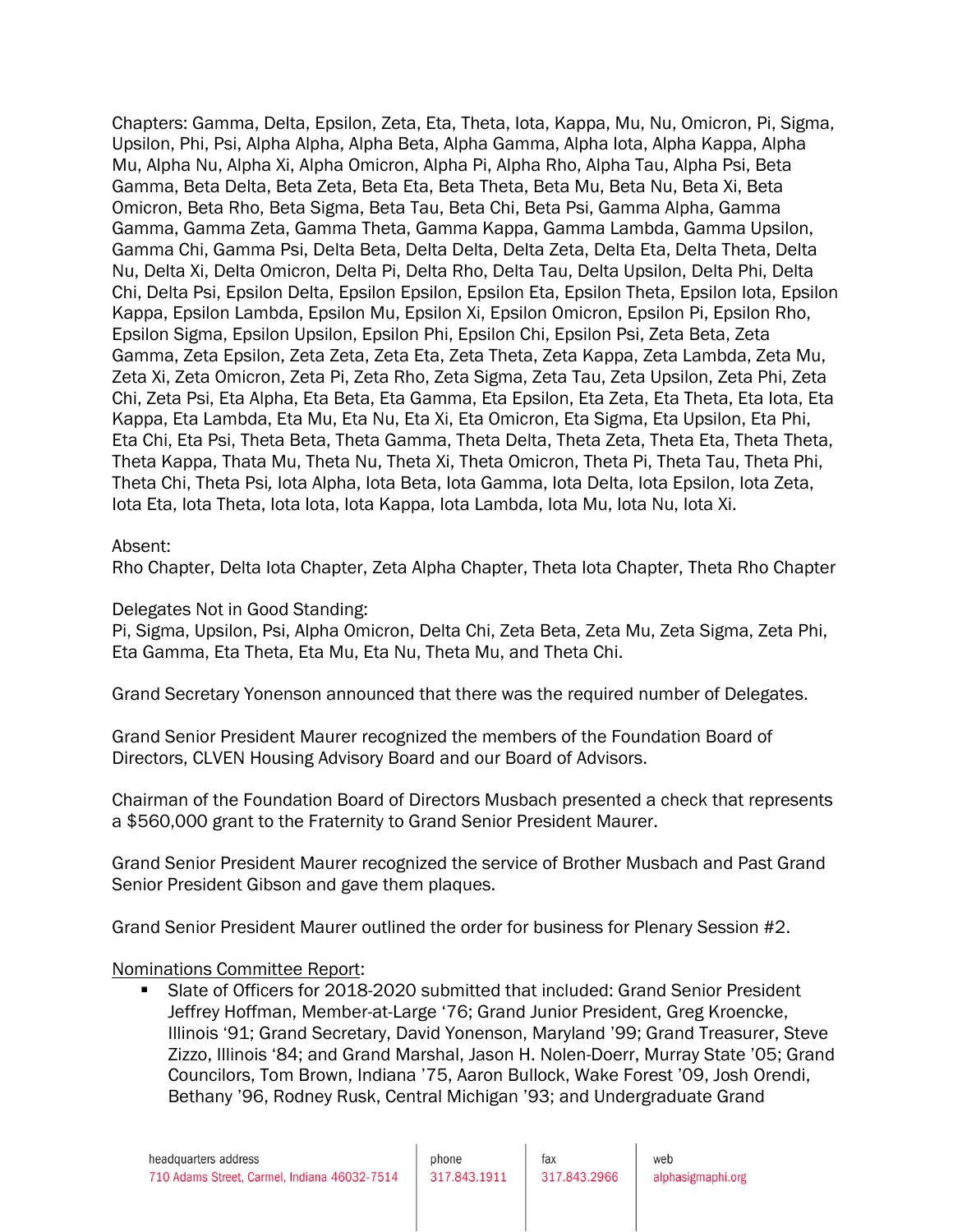Councilors, Carlos Cantu, Elmhurst '15, Noah Kostick, Baldwin Wallace '17, Josh Wenke, Western Michigan '16. Motion to approve the Slate of Officers by Undergraduate Grand Councilor Barnes. Second by Past Grand Senior President Gibson. Motion passed.

Dissolution of the Nominations Committee. Motion by Grand Councilor Grissom. Second by Grand Councilor Yonenson. Motion passed.

# Credentials, Resolutions and Law Committee Report:

CONSTITUTIONAL CHARGES:

- **Charge 1:** Ensure that any duplication or inconsistency in or within the Constitution and Bylaws is eliminated, that all grammar and spelling errors be corrected and that the numbering of all sections be adjusted accordingly with changes passed by Grand Chapter.
- Charge 2: Page 2 Adjust Table of Contents
- **Charge 3:** Page 4 (Article I, Section 3,  $E$ ) Strike 'embedded in the US Constitution that have made our country."
- **Charge 4:** Page 4 (Article II, Section 1, F) Amend minimum GPA to join from 2.50 to IFC/University/NIC standard.
- Charge 5: Page 4 (Article II, Section 2, A) Remove last sentence regarding Memberat-Large.
- Charge 6: Page 4 (Article II, Section 2, B) Remove CEO/Grand Council requirement to approve. Add clause for alumni status to students still enrolled in school, four or more years after initiation, with the approval of the Prudential Board.
- Charge 7: Page 5 (Article II, Section 3) Amends to stipulate must meet chapter and Fraternity membership standards.
- **Charge 8:** Page 5 (Article III, Section 5) Remove section requiring chapters to be recognized by University.
- Charge 9: Page 5 (Article III, Section 9) Remove specific GPA of 2.70 for a chapter to attain to be in good standing.
- **Charge 10:** Page 6 (Article III, Section  $11$ ) Add language to allow for Fraternity Communications to be disseminated to all members, instead of solely being read in an open meeting.
- Charge 11: Page 6 (Article IV, Section 1, B) Remove; reference already in Section 1 so redundant.
- Charge 12: Page 6 (Article IV, Section 1, C) Remove specific Chapter Council positions and instead indicate that positions should correspond with undergraduate officer positions.
- **Charge 13:** Page 6 (Article IV, Section 1, D) Remove sections regarding Vice Chairman of Chapter Council.
- **Charge 14:** Page 6 (Article IC, Section 1,  $E$ ) Grants power to appoint and remove members of the Chapter Council to the GCA, as well as the entire Chapter Council.
- Charge 15: Page 6 (Article IV, Section 1, F) Clarifies affiliate organizations as Alumni Association and House Corporation.
- Charge 16: Page 6 (Article IV, Section 2) Amends purpose of Alumni Association to simplify and eliminate redundancy.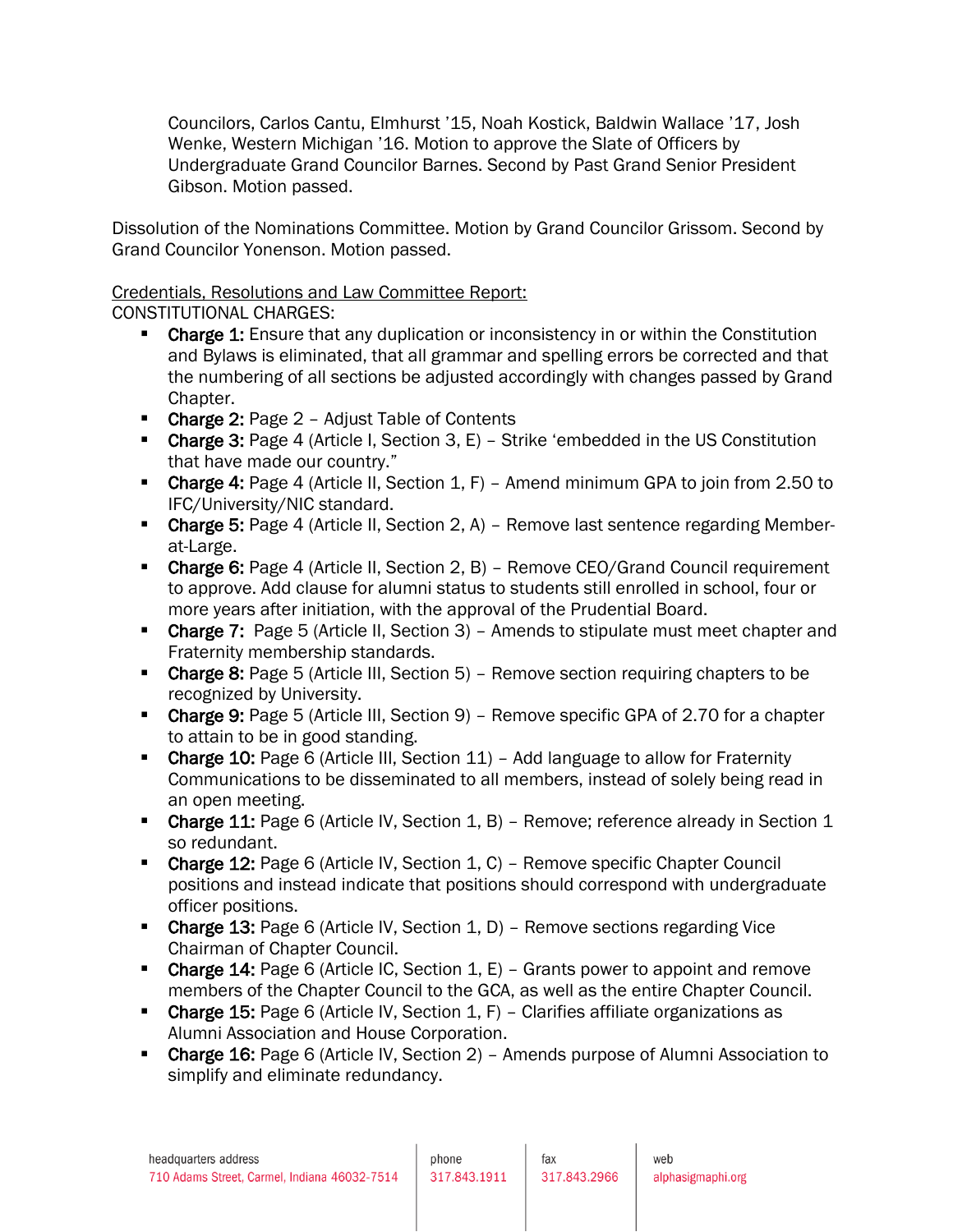- **Charge 17:** Page 7 (Article IV, Section 2, C) Removes as now included in Article IV, Section 2.
- **Charge 18:** Page 7 (Article IV, Section 3) Removes as mentioned in Article VI, Section 3.
- **Charge 19: Page 7 (Article IV, Section 5) Removes as mentioned in Article VI,** Section 4.
- **Charge 20:** Page 7 (Article IV, Section  $6$ ) Removes; chapters can determine if they have a Parents Club and how it is structured versus stipulating requirements.
- Charge 21: Page 8 (Article IV, Section 9) Remove Regional Alumni Clubs.
- Charge 22: Page 8 (Article IV, Section 10) Remove Regional Alumni Clubs.
- Charge 23: Page 9 (Article V, Section 1) Clarify length of time one may serve on the Grand Council consecutively (10 years) and amends length of time a Grand Council member must wait, after leaving the Grand Council, before he can run again (four years).
- Charge 24: Page 9 (Article V, Section 2) Amends Grand Council removal process to 10 percent of chapters or others authorized to vote at Grand Chapter.
- Charge 25: Page 9 (Article V, Section 3) Clarifies line of succession for Chair of Grand Council.
- Charge 26: Page 9 (Article V, Section 6) Strikes specific types of resolutions and keeps broad language around resolutions made by the Grand Council.
- Charge 27: Page 9 (Article V, Section 9) Strike section; CR&L Committee resolution encouraging Grand Council to add to Grand Council Policy Manual
- **Charge 28:** Page 10 (Article V, Section 11) Amends members needed to call a Grand Council meeting to a majority of the Grand Council.
- **Charge 29:** Page 10 (Article V, Section 12) Amends language to "No later than September 1, the Grand Council shall appoint undergraduate members to serve a one-year term to fill any expired terms of the Undergraduate Grand Councilor."
- Charge 30: Page 10 (Article V, Section 12, A) Strikes section regarding GPA requirement for Undergraduate Grand Councilor; CR&L Committee resolution encouraging Grand Council to add GPA requirement to Grand Council Policy Manual for Undergraduate Grand Councilors.
- Charge 31: Page 11 (Article V, Section 16) Amends section to require meeting minutes be made available to the membership.
- Charge 32: Page 11 (Article VI, Section 2) Amend to insert "qualified".
- Charge 33: Page 11 (Article VI, Section 3) Strike last sentence for redundancy.
- Charge 34: Page 11 (Article VI, Section 4, B) Amends to include the word "only" and strikes second sentence for redundancy.
- Charge 35: Page 11 (Article VI, Section 5) Adds "alumni" before Grand Council members.
- **Charge 36:** Page 12 (Article VI, Section 8) Adds "recognized" before Alumni Associations.
- Charge 37: Page 12 (Article VI, Section 11) Strikes second sentence regarding presenting credentials to Chief Executive.
- Charge 38: Page 12 (Article VI, Section 12) Strikes 'inducted" and clarifies succession order to what is outlined in Article V, Section 4.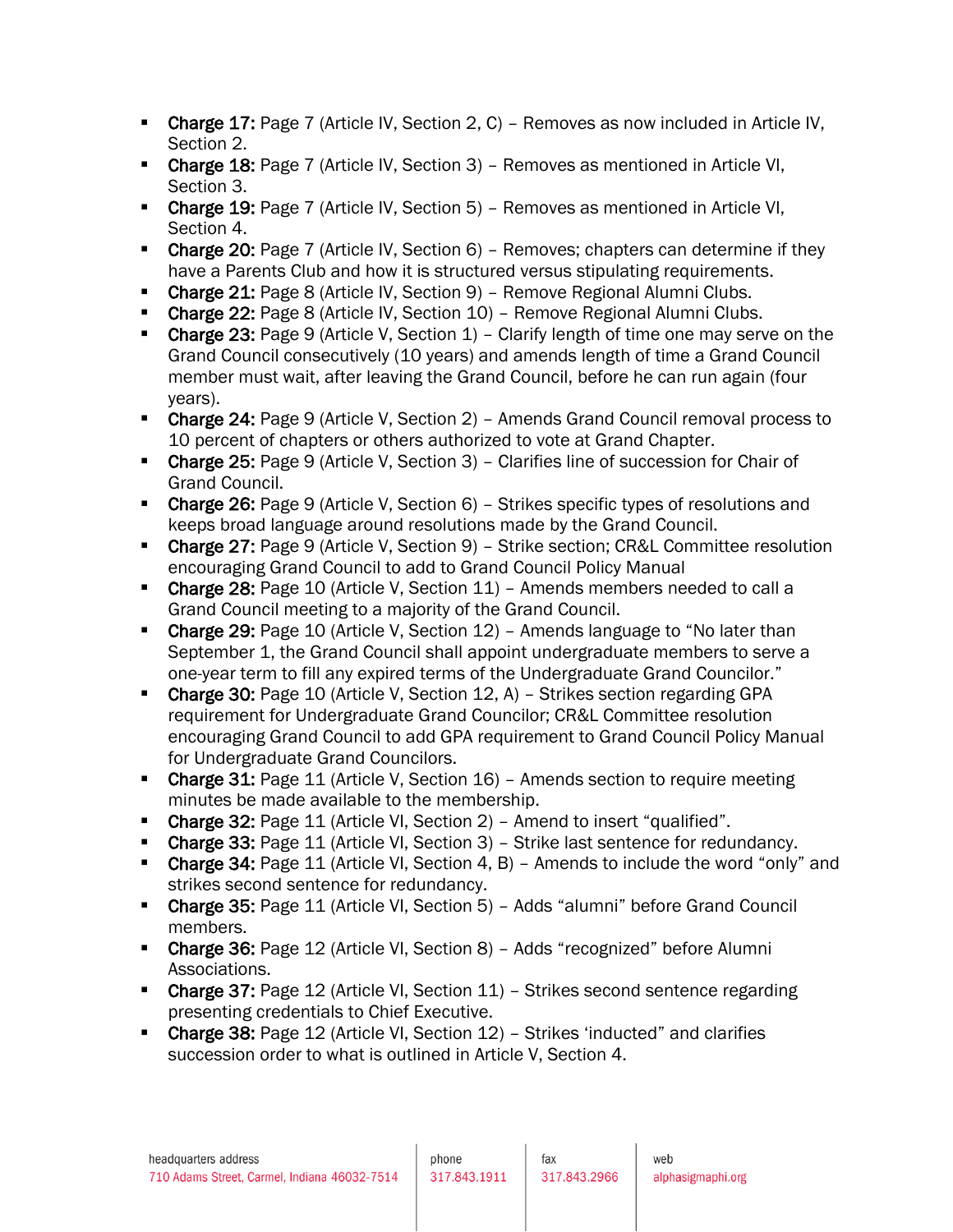- Charge 39: Page 13 (Article VI, Section 14, B) Amends section to include language regarding items defeated in the CR&L Committee and allowing those items to be brought to the floor of Grand Chapter with 2/3 vote of all eligible voting members.
- Charge 40: Page 13 (Article VI, Section 16) Strikes last sentence; included in Article VI, Section 17.
- **Charge 41:** Page 14 (Article VII, Section 3) Strikes language regarding Grand Council verifying that Rituals used in initiations and meetings are properly and completely administered (Grand Council remains in full charge); Amends sections to allow ritual changes to be approved by mail vote and Grand Chapter.
- Charge 42: Page 14 (Article VIII) Strike Section 2B, 2C, 2D, Section 3, Section 4, Section 6 and Section 9; CR&L Committee resolution encouraging Fraternity Staff to update and distribute Standards Board policies and procedures.
- Charge 43: Page 14 (Article VIII, Section 2) Add language, "Any decision of the Standards Board may be appealed to the Prudential Board or Chapter Council when the Prudential Board is acting as the Standards Board."
- **Charge 44:** Page 15 (Article VIII, Section 5) Add language, "consistent with Fraternity policies and procedures."
- Charge 45: Page 15 (Article VIII, Section 8, D) Strike, "as provided herein."
- Charge 46: Page 15 (Article VIII, Section 8, E) Amend language to read, "Chair of the Standards Board or Chapter Council."
- Charge 47: Page 16 (Article IX, Section 2, A) Strike "its Insurance, Delegate Fee and other international fees (if applicable) are paid in full."
- Charge 48: Page 16 (Article IX, Section 2, D) Strike section a and b.
- **Charge 49: Page 17 (Article IX, Section 2, F) Strike section b.**
- Charge 50: Page 17 (Article IX, Section 2, F) Add language to c, "of their Chapter being on Charter Review status within two weeks of the process commencing."
- Charge 51: Page 17 (Article IX, Section 2, F) Add language to d, "The student members shall be afforded none of the rights and privileges of student membership." This should also be on section, G.
- Charge 52: Page 18 (Article IX, Section 3, A) strike international.
- Charge 53: Page 18 (Article IX, Section 4, C) Amends language to read property manager and specifics House Corporation or CLVEN.
- Charge 54: Page 21 (Article IX, Section 3, D) Amends language in 1 to transfer property to CLVEN National House Corporation.
- Charge 55: Page 21 (Article XI, Section 1, 2, 3 and 5) Add Bylaw(s) to make consistent.
- Charge 56: Page 21 (Article XI, Section 2) Amends language to allow 2/3 of the Grand Council to present amendment or 10 percent of other qualified voters; Inserts "good standing" and "recognized".

BYLAW CHARGES:

- Charge 57: Page 23 (Article I, Section 2) Amends language to stipulate CEO nominates and Grand Council approves.
- Charge 58: Page 24 (Article III, Section 1) Amends to stipulate CEO nominates and Grand Council approves.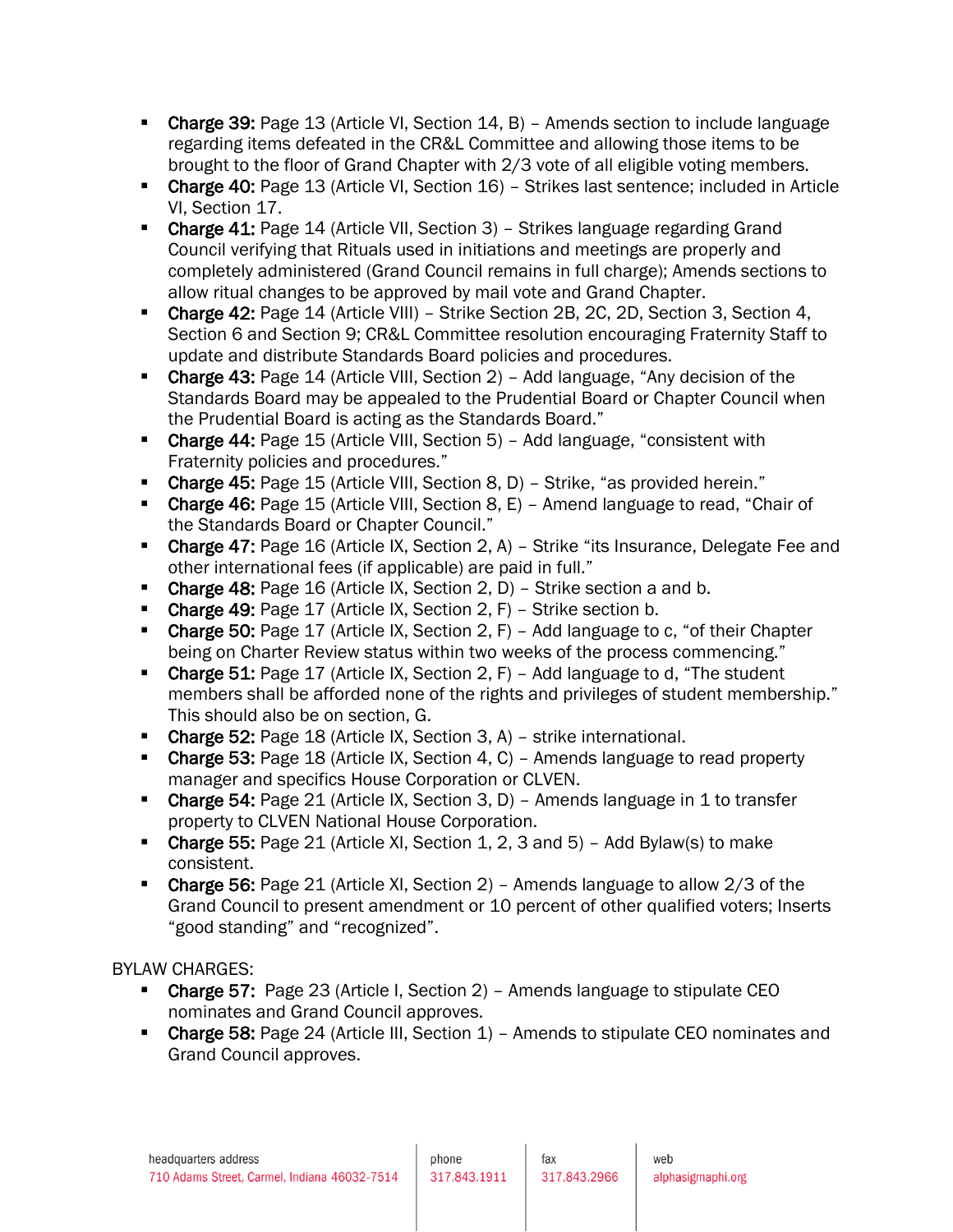- Charge 59: Page 24 (Article VI, Section 1) Amends language to clarify that the Grand Marshal shall 'resolve issues surrounding the Alpha Sigma Phi Ritual" versus perform the duty of supervising.
- Charge 60: Page 24 (Article VII, Section 1) Amends language to avoid redundancy with Article I, Section 2.
- **Charge 61:** Page 25 (Article VIII, Section  $1$ ) Amends language to avoid redundancy with Article I, Section 2.
- **Charge 62: Page 25 (Article IX) Strike C, D, E, F, G, H, I and J.**
- Charge 63: Page 25 (Article IX) Amend B to a one-year term.
- **Charge 64:** Page 25 (Article IX) Strike first sentence in A and strike "and report the appointment to the Grand Council."
- **Charge 65:** Page 26 (Article IX, Section 2, C) Add, "and subject to the appeal procedures in Article IX, Section 5 of the Constitution"
- Charge 66: Page 26 (Article IX) Strike section 4 and 5.
- Charge 67: Page 27 (Article X, Section 3) Add "or a member of CLVEN National House Corporation."
- Charge 68: Page 27 (Article X, Section 6) Strike
- Charge 69: Page 27 (Article X, Section 7) Strike
- **Charge 70:** Page 27 (Article XI) Strike A-Q; Amend language to read, "Chapters and Provisional Chapters shall, at minimum, have the officers as required by the Fraternity and shall properly report such officers by the established deadline."
- **Charge 71:** Page 28 (Article XI, Section 2) Strike A and B.
- Charge 72: Page 28 (Article XI, Section 2) Amend language to stipulate officers must be in good financial, academic and disciplinary standing with Fraternity Headquarters and must be able to fulfill the full length of the term of office.
- Charge 73: Page 28 (Article XI, Section 3) Strike.
- Charge 74: Page 29 (Article XII) Strike A 1-9.
- Charge 75: Page 29 (Article XII) Amend Section 1 "The Chief Executive Officer shall set criteria by which an interest group of students may be made a Provisional Chapter"; strike the rest.
- Charge 76: Page 29 (Article XII) Amend Section 2 The Chief Executive Officer may set and vary further criteria to be met by a Provisional Chapter prior to becoming a chartered Chapter of Alpha Sigma Phi.
- Charge 77: Page 29 (Article XII) Amend Section 3 The Grand Council shall review any recommendation for Chartering and approve the recommendation for Chartering before the Installation and Chartering or Re-Chartering of any Chapter.
- **Charge 78: Page 30 (Article XII) Strike A in Section 2.**
- **Charge 79: Page 30 (Article XII) Strike "by written authority" in Section 4.**
- **Charge 80: Page 31 (Article XIII) Strike.**
- Charge 81: Page 31 (Article XIV) Amend Section 1, Strike Section 2, Amend Section 3, Amend Section 4, Amend Section 6 and Amend Section 7.
- Charge 82: Page 32 (Article XV, Section 1) Amend Section 1 clarifies domain of establishing new fees with undergraduate delegates and Grand Council.
- Charge 83: Page 32 (Article XV, Section 2) Strike pledge, initiation and membership.
- Charge 84: Page 32 (Article XV, Section 2, C) Amend to state "establish deadline."
- **Charge 85: Page 32 (Article XV, Section 2, D) Amend to state "no more than."**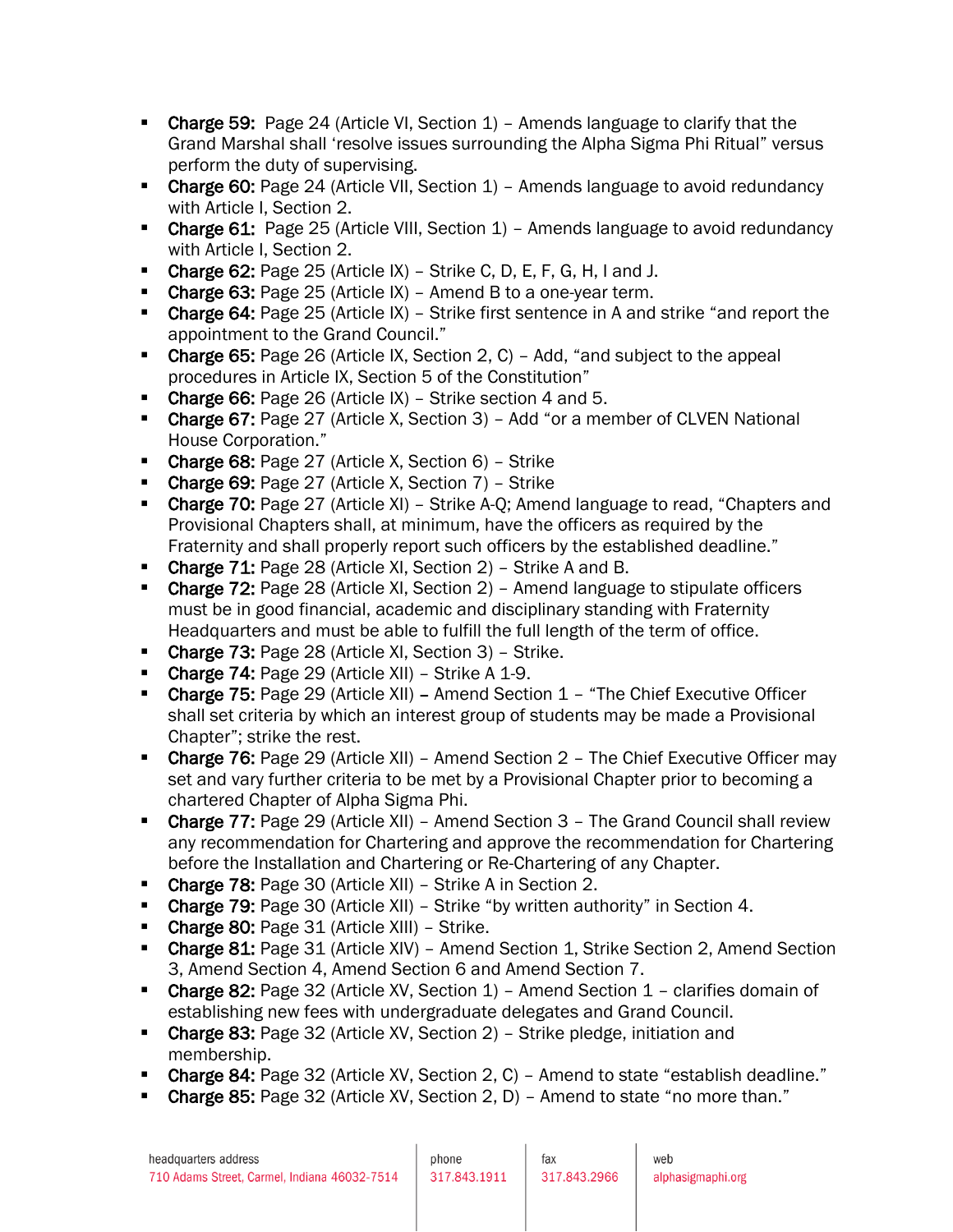- **Charge 86: Page 32 (Article XV, Section 3) Strike last three sentences and all of A.**
- Charge 87: Page 33 (Article XV, Section 7) Strike "annual increase in he consumer price index"; strike not including the Delegate Fee' add "without approval of the undergraduate Delegates and Grand Council.
- **Charge 88: Page 33 (Article XVI, Section 2) Strike Section 2.**
- **Charge 89: Page 33 (Article XVII) Strike Sections 3-7.**
- Charge 90: Page 34 (Article XVII, Section 8) Strike "except as authorized by these Bylaws."
- **Charge 91:** Page 34 (Article XVIII) Strike to ensure consistent with language in Article XI of Constitution.
- Charge 92: Page 36-48 (Position Statements) Retire Position Statements from Constitution and Bylaws and attach to Grand Chapter minutes where Position Statement was passed.

All proposed charges were presented by the Chair of the CR&L Committee. The following charges were removed for discussion: Charge #3 by the Delta Psi Delegate, Charge #4 by the Iota Chapter Delegate, Charge #7 by the Phi Chapter Delegate, Charge #9 by the Iota Iota Delegate, Charge #14 by the Phi Chapter Delegate, Charge #27 by Grand Councilor Grissom, Charge #33 by the Epsilon Alumni Association Delegate, Charge #41 by the Theta Omicron Delegate, Charge #58 by Past Grand Senior President Proctor, Charge #59 by Grand Councilor Grissom, Charge #72 by the Epsilon Rho Delegate, Charge #78 by the Delta Tau Delegate, Charge #80 by Grand Councilor Grissom, Charge #83 by the Theta Pi Delegate, Charge #87 by the Epsilon Alumni Association Delegate, Charge #89 by the Delta Psi Delegate, Charge #92 by the Epsilon Eta Delegate.

Points of clarification were addressed by the Chair of the CR&L Committee and additional charges (listed above for clarity) were removed from the block.

A challenge was made by Grand Councilor Grissom regarding the removal of individual charges after the block had been reviewed. Grand Historian Duncan reported that this was not against the approved Standing Rules. The ruling of the parliamentarian was challenged. Motion to overturn the ruling of the parliamentarian was made by Brother Grissom. Second by Zeta Pi Delegate. Motion failed. All charges were removed from the block as requested by the Grand Chapter.

Motion to approve Charges 1, 2, 5, 6, 8, 10-13, 15-26, 28-32, 34-40, 42-57, 60-71, 73-77, 79, 81, 82, 84-86, 88, 90-91, by Grand Councilor Rusk, second by Delta Xi Delegate. Motion carries.

Discussion of Charge #3. Delta Xi Secondary Delegate expressed that patriotism is one of our five values and important to the United States Constitution and therefore should not be removed. Delta Xi Delegate spoke in favor of striking the line, indicating that patriotism can be related to any country, not just the USA. No further debate. Called to question by Grand Senior President Mauer. Motion failed.

Discussion of Charge #4. Theta Gamma Alumni Association Delegate asked for clarification of the change. CR&L Committee Chair clarified that this change would allow each chapter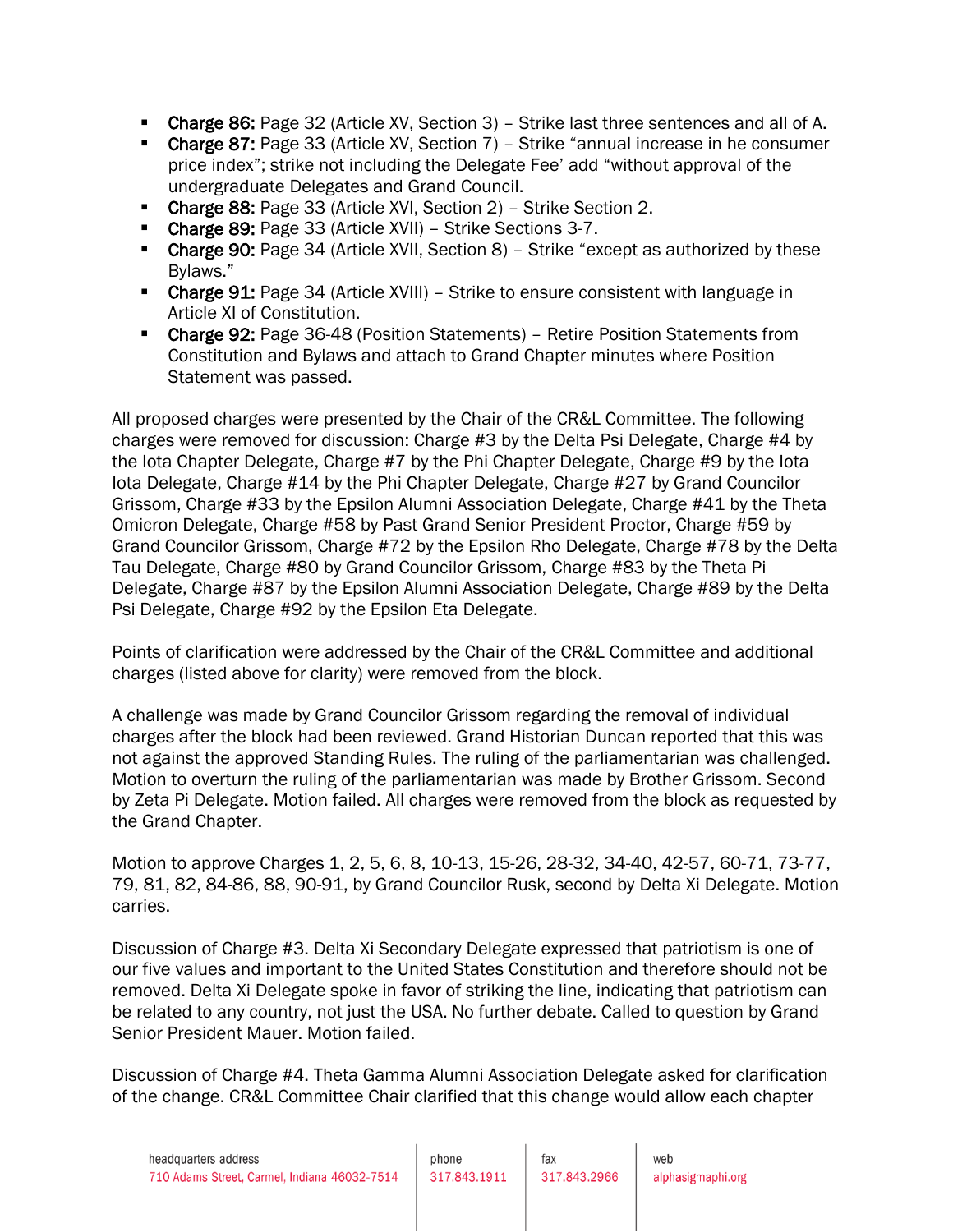the ability to set their own GPA requirement at their own discretion. Theta Gamma Alumni Association mentioned that chapters without university recognition may then have no requirement. CR&L Committee Chair explained that our current requirement is only loosely upheld and that this change would give chapters additional freedom in setting their requirement. Iota Delegate pointed out that we promote scholarship as a national organization and should have higher standards. Grand Councilor Sweeny motioned to amend "include a GPA requirement of 2.50 if there is no NIC/IFC or University/College standard." Second by Zeta Omicron Delegate. Called to question. Motion carried and the amendment is accepted. Called to question by Grand Councilor Grissom and debate was closed. Motion carries as amended.

Discussion of Charge #7. Clarification was provided by CR&L chair. Zeta Pi delegate feared the proposed change opened the opportunity for potential discrimination. CR&L Chair clarified that the change added Fraternity membership standards which is not currently included, thereby opening the opportunity to more strongly enforce our diversity standards. Called to question. Motion carried.

Discussion of Charge #9. Alpha Mu Delegate proposed an amendment regarding the average GPA needing to be higher than the IFC/University average, seconded by Alpha Mu Alumni Association Delegate. Called to question. The amendment was accepted. No additional debate. Called to question. Motion carried as amended.

Discussion of Charge #14. Phi Delegate expressed concern that an inexperienced GCA may make decisions detrimental to the success of a chapter council and chapter. Theta Delta Alumni Association Delegate indicated that newer chapters without many alumni need the flexibility to appoint chapter council members in their local area. Alpha Pi Delegate asked if the chapter council may still overrule the decision of the GCA; this was confirmed by the CR&L Chair. Alpha Pi Alumni Association Delegate pointed out that adding this power to the GCA avoids the potential for no quorum, which is a common occurrence among chapter councils. Called to question. Motion carried.

Discussion of Charge #27. Brother Grissom indicated that this section deals with the fraternity archives and may remove safeguards in place for the maintenance of archives. Amendment proposed by Past Grand Senior President Still that read "…oversight, and shall maintain the records and archives of the fraternity" which provides the CEO with the flexibility to do this in whatever manner he finds appropriate. Called to question. The amendment was approved. No additional debate. Called to question. Motion carried as amended.

Discussion of Charge #33. Epsilon Alumni Delegate pointed out that Charge #18 already removed a redundancy and that removing the line proposed in Charge #33 would remove the only clarification in the constitution. CR&L Chairman stated that the change would allow an Alumni Association to send a replacement to represent the Alumni Association. Grand Councilor Grissom concurred with the Epsilon Alumni Delegate. Delta Alumni Delegate clarified that if the delegate cannot attend another can be placed. Called to question. Motion failed.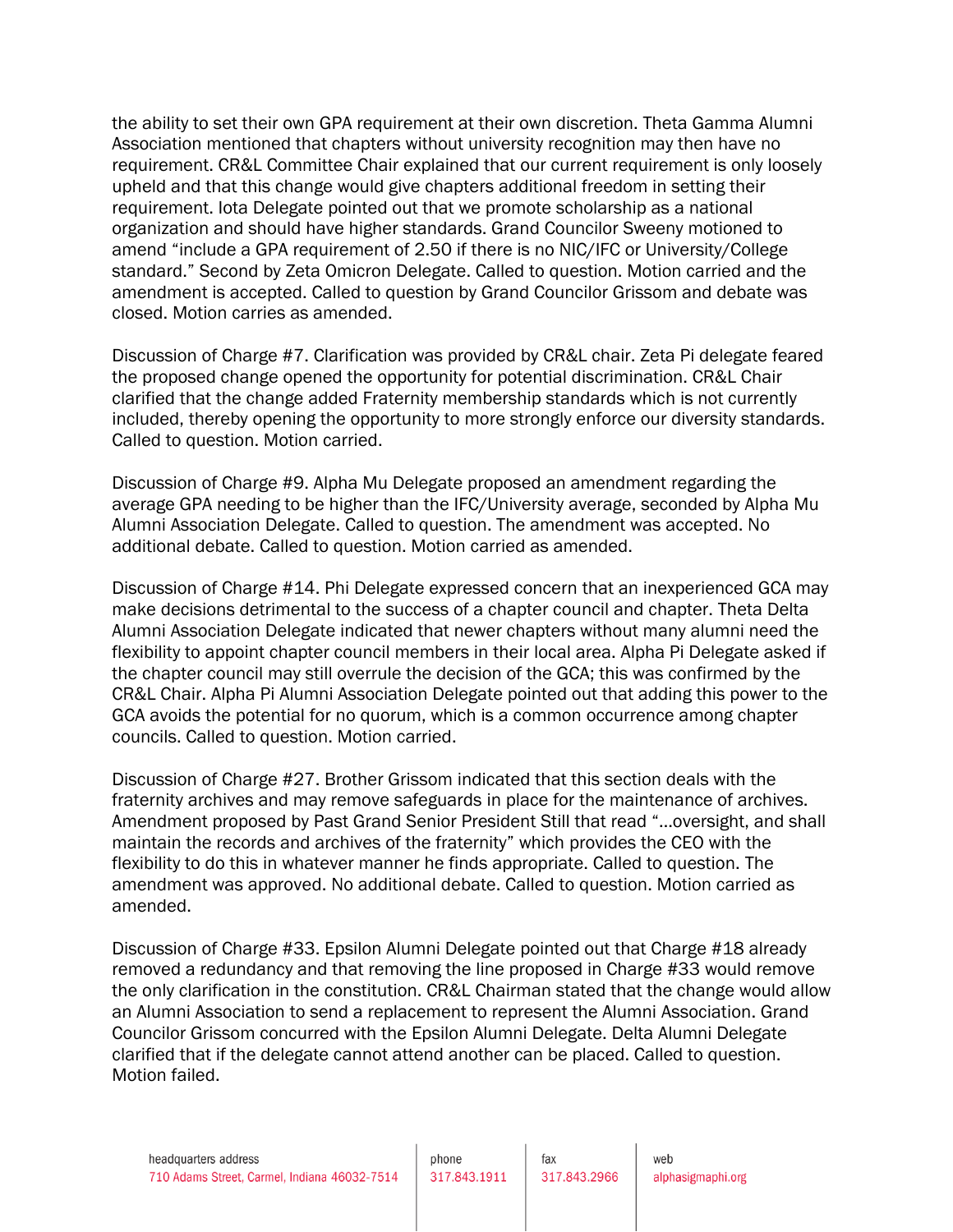Discussion of Charge #41. Theta Omicron Delegate believed this cannot be voted on until the proposed ritual changes are witnessed by Grand Chapter. CR&L clarified that this change would only provide the opportunity for a mail vote and would not affect the proposed ritual changes. Grand Councilor Rusk clarified that this amendment would allow the Grand Chapter to have quick turn around for changes should there be an emergency situation as there have been in the past. Grand Councilor Grissom expressed concern with the public nature of a mail vote and maintaining the private significance of our ritual. Past Grand Senior President Proctor provided historical context and noted that this portion of the Constitution previously allowed the Grand Council to make changes without approval of undergraduate delegates. Motion by Grand Councilor Grissom to remove the mail vote provision. Second by Epsilon Alumni Association Delegate. Past Grand Senior President Gibson commented that we must have the ability to move quickly if our organization is threatened by a portion of our ritual, like the white robe discussion during the 54<sup>th</sup> Grand Chapter. Called to question. Motion failed, and the charge stands as originally presented. Amendment proposed by Delta Xi Delegate to make the mail vote temporary until the next Grand Chapter. Second by the Beta Tau Delegate. Amendment reads, "…must be approved at Grand Chapter, emergency changes to the ritual must be voted on temporarily by mail vote or at Grand Chapter, temporary changes will be voted on formally at the next Grand Chapter." No further debate. Called to question. Motion carried.

Discussion on Charge #58. Past Grand Senior President Proctor voiced opposition and asked undergraduates to vote no, indicating that there may be two Grand Junior Presidents up for consideration if a Grand Senior President serves two consecutive terms, thus creating a potential logistical challenge. Past Grand Senior President Proctor also indicated that this change restricts the board's decision to elect their own leadership once approved by the Grand Chapter. Brother Grissom concurred and urged the Grand Chapter to vote no on the Charge. No further debate. Called to question. Motion fails.

Discussion on Charge #59. Brother Grissom proposed that the words, "The Grand Marshal shall…" remain in the section, seconded by Past Grand Senior President Still. No debate. Called to question. The amendment was approved. No further debate. Called to question. Motion carried as amended.

Discussion on Charge #72. Epsilon Rho Delegate proposed an amendment to remove "and must be able to fulfill the full length of the term of office", seconded by Zeta Eta delegate. Called to question. The amendment failed. No further debate. Called to question. Motion carried.

Discussion on Charge #78. No debate. Called to question. Motion carried.

Discussion on Charge #80. No debate. Called to question. Motion carried.

Discussion on Charge #83. Epsilon Sigma Delegate moved to table the discussion until after the Initiation Exemplification, seconded by Alpha Mu Delegate. Motion to table passed and Charge #83 will be discussed during plenary session #3.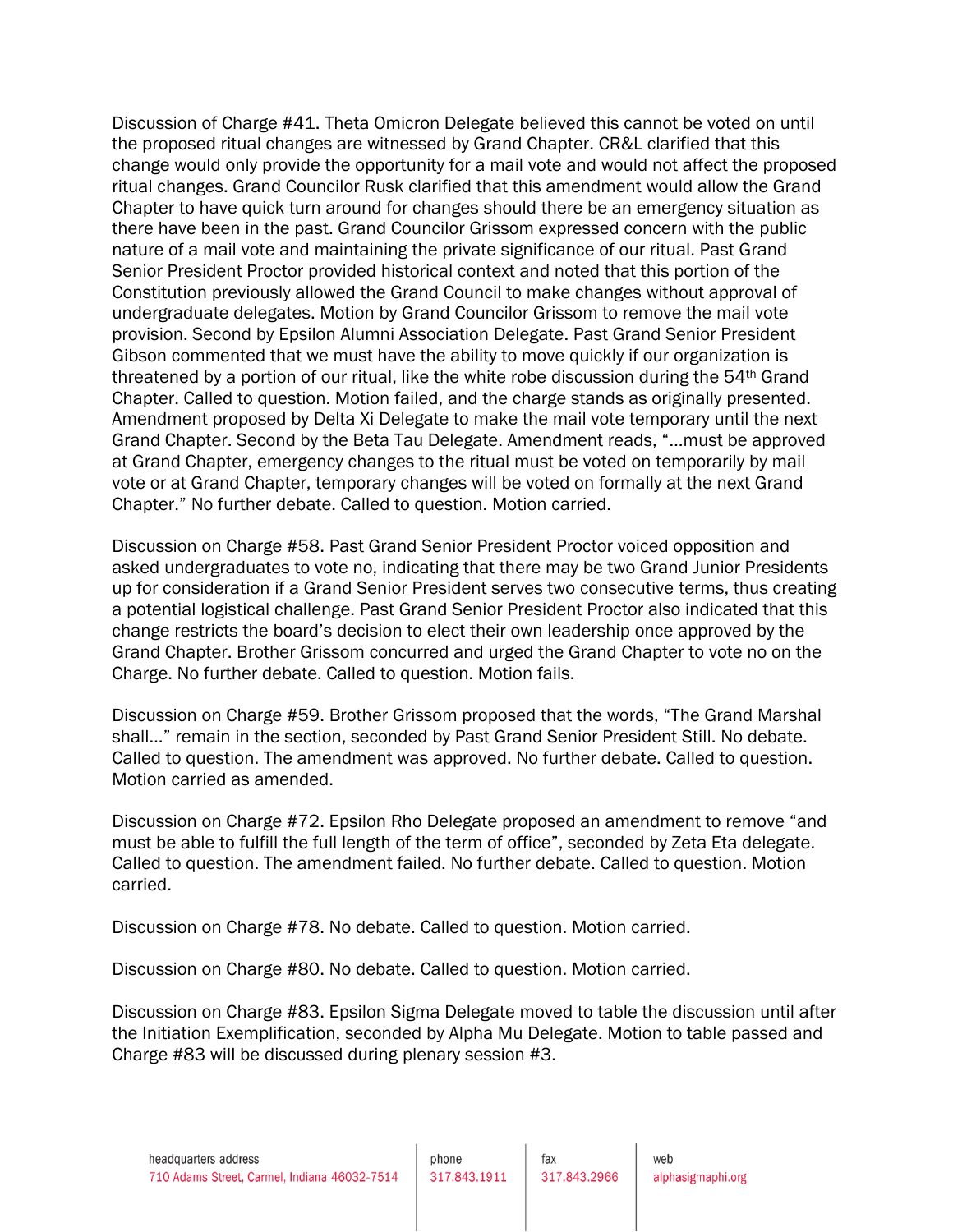Discussion on Charge #87. Epsilon Alumni Delegate indicated that alumni are not permitted to vote on fee specific changes and therefore the charge could not be voted in the block. Past Grand Senior President Still confirmed this is written in Article IV, Section 3. Parliamentarian Duncan prohibited all present Alumni Delegates from voting. Called to question. Motion carried by undergraduate vote.

Discussion on Charge #89. Point of Clarification by Delta Xi Delegate who asked if the change would eliminate the fraternity pins and open motto. CR&L Chairman said they are listed in ritual and should not be duplicated in the constitution. Grand Councilor Grissom asked if the badge could now be jeweled if these statements were removed. Past Grand Senior President Still noted that changes need to be made by Grand Chapter to ritual, including the open motto and regalia, and as such removal from the Bylaws would not alter the esoteric ritual. No further debate. Called to question. Motion carried.

Discussion on Charge #92. Alpha Pi Alumni Delegate voices that Position Statements are valuable to our organization; though he agrees they should not be listed in the Constitution and Bylaws, he believes that they deserve a better place of honor than solely in Grand Chapter meeting minutes. Motion by Alpha Pi Alumni Delegate to table discussion of Charge #92 until Plenary Session #3. Second by Zeta Pi Delegate. No further discussion. Called to question. Motion to table carried.

Grand Senior President Maurer declared that Grand Chapter was in recess until 4:00 pm.

# Initiation Exemplification

Grand Senior President Maurer declared that Grand Chapter was in recess until Saturday, July 7 at 10 am.

# Plenary Session #3 and Closing Ceremony

Grand Chapter was called to order by Grand Senior President Maurer at 10:10 am.

Roll Call – Present: Past Grand Senior Presidents Miller, Morgan, Garvey, Gibson, Spisak, Still, Proctor.

Alumni Associations: Delta, Epsilon, Theta, Mu, Alpha Mu, Alpha Pi, Alpha Rho, Alpha Nu, Alpha Psi, Gamma Chi, Delta Rho, Delta Tau, Epsilon Nu, Epsilon Pi, Epsilon Chi, Epsilon Psi, Zeta Alpha, Zeta Kappa, Zeta Pi, Theta Gamma

Chapters: Delta, Epsilon, Zeta, Eta, Theta, Lambda, Kappa, Mu, Nu, Omicron, Pi, Sigma, Upsilon, Phi, Psi, Alpha Alpha, Alpha Beta, Alpha Gamma, Alpha Iota, Alpha Kappa, Alpha Mu, Alpha Nu, Alpha Xi, Alpha Omicron, Alpha Pi, Alpha Rho, Alpha Tau, Alpha Psi, Beta Gamma, Beta Delta, Beta Zeta, Beta Eta, Beta Theta, Beta Mu, Beta Nu, Beta Xi, Beta Omicron, Beta Rho, Beta Sigma, Beta Tau, Beta Chi, Beta Psi, Gamma Alpha, Gamma Gamma, Gamma Delta, Gamma Zeta, Gamma Theta, Gamma Kappa, Gamma Lambda, Gamma Upsilon, Gamma Chi, Gamma Psi, Delta Beta, Delta Delta, Delta Zeta, Delta Eta, Delta Theta, Delta Iota, Delta Nu, Delta Xi, Delta Omicron, Delta Pi, Delta Rho, Delta Tau,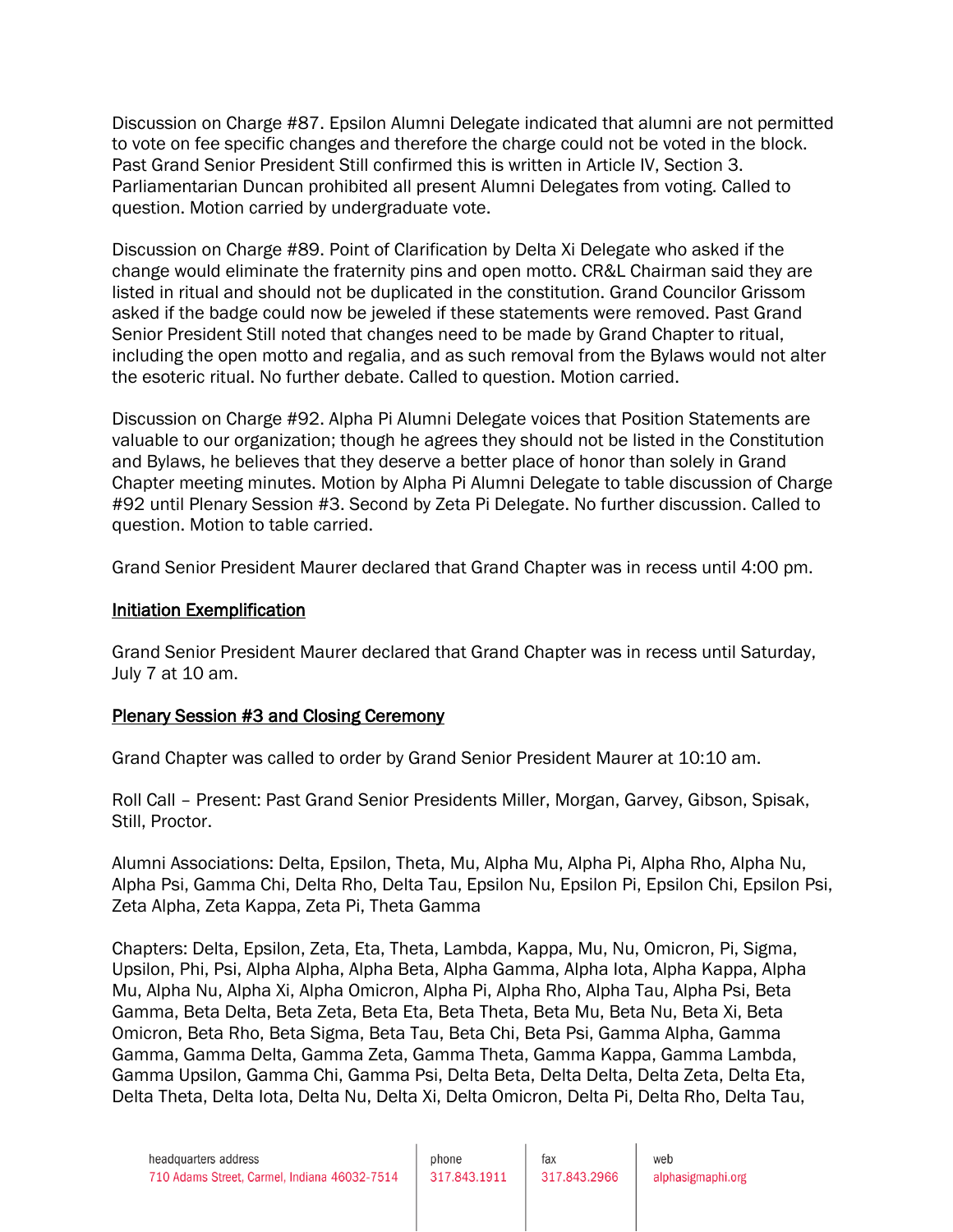Delta Upsilon, Delta Phi, Delta Chi, Delta Psi, Epsilon Delta, Epsilon Epsilon, Epsilon Eta, Epsilon Theta, Epsilon Iota, Epsilon Kappa, Epsilon Lambda, Epsilon Mu, Epsilon Xi, Epsilon Omicron, Epsilon Pi, Epsilon Rho, Epsilon Sigma, Epsilon Upsilon, Epsilon Chi, Epsilon Psi, Zeta Alpha, Zeta Beta, Zeta Gamma, Zeta Epsilon, Zeta Zeta, Zeta Eta, Zeta Theta, Zeta Kappa, Zeta Lambda, Zeta Mu, Zeta Xi, Zeta Omicron, Zeta Pi, Zeta Rho, Zeta Sigma, Zeta Tau, Zeta Upsilon, Zeta Phi, Zeta Chi, Zeta Psi, Eta Alpha, Eta Beta, Eta Gamma, Eta Epsilon, Epsilon Zeta, Epsilon Iota, Epsilon Kappa, Epsilon Lambda, Epsilon Mu, Epsilon Nu, Epsilon Xi, Eta Omicron, Eta Sigma, Eta Phi, Eta Chi, Eta Psi, Theta Beta, Theta Gamma, Theta Delta, Theta Zeta, Theta Eta, Theta Theta, Theta Iota, Theta Kappa, Thata Mu, Theta Nu, Theta Xi, Theta Omicron, Theta Pi, Theta Rho, Theta Tau, Theta Phi, Theta Chi, Theta Psi, Iota Alpha, Iota Beta, Iota Gamma, Iota Delta, Iota Epsilon, Iota Zeta, Iota Eta, Iota Theta, Iota Iota, Iota Kappa, Iota Lambda, Iota Mu, Iota Nu, Iota Xi

## Absent:

Nu Alumni Association, Upsilon Alumni Association, Delta Theta Alumni Association, Gamma Chapter, Iota Chapter, Rho Chapter, Epsilon Phi Chapter, Eta Theta Chapter, Eta Upsilon **Chapter** 

# Delegates Not in Good Standing:

Pi, Sigma, Upsilon, Psi, Alpha Omicron, Delta Chi, Zeta Beta, Zeta Mu, Zeta Sigma, Zeta Phi, Eta Gamma, Eta Theta, Eta Mu, Eta Nu, Theta Mu, and Theta Chi.

Grand Secretary Yonenson announced that there was the required number of Delegates.

Motion by Grand Councilor Rusk to bring Charge #92 back to the floor for discussion. Second by Delta Xi Delegate. No further debate. Motion carried. Delta Xi Delegate presented an amendment to Charge #92 which reads, "all Position Statements passed shall be upheld continuously until repealed by a majority vote of the Grand Chapter. All Position Statements shall be compiled in one document titled 'Alpha Sigma Phi Position Statements' available to the public." Second by Theta Delegate. No further debate. Called to question. Motion carried as amended.

# Ritual Committee Report:

### RITUAL CHARGES

Grand Historian Duncan gave a brief overview of the history of our Initiation Ceremony's evolution.

Motion to modify our Initiation Ceremony to reflect modifications shown during the Initiation Exemplification at Grand Chapter. Motion by the Ritual Committee requires no second. Fifteen minutes of debate regarding ritual was opened by Grand Senior President Maurer. Motion by Delta Xi Delegate to divide all scenes of initiation into separate discussions. Second by Beta Tau Delegate. Motion fails. Motion to extend debate by 10 minutes by Grand Councilor Grissom. Second by Epsilon Rho chapter. Motion carried and ten additional minutes of debate was opened by Grand Senior President Maurer. Amendment proposed by Grand Councilor Grissom to allow the pledge pin or other fraternity jewelry to be presented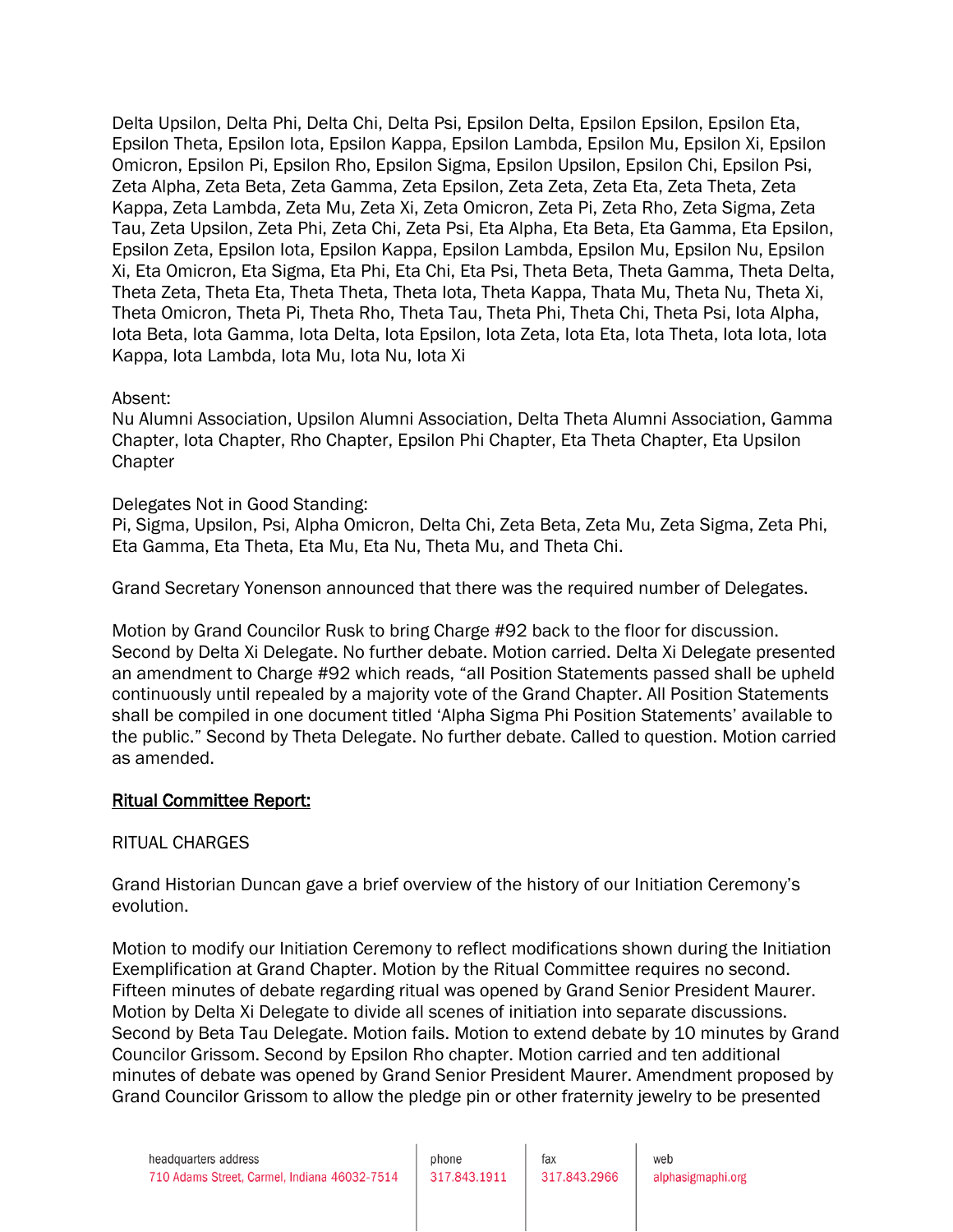to the brother before he receives his badge at the end of initiation. Seconded by Beta Xi Delegate. No debate. Called to question. Motion carries. Motion to postpone indefinitely. Second by Gamma Delegate. Called to question. Motion fails. Motion to extend debate by 10 minutes by Grand Councilor Yonenson. Second by Epsilon Delegate. Motion fails. Called to question. No further discussion. Motion passed by majority vote.

Motion by the Ritual Committee to approve the resolution reading, by Spring 2019 chapters will pilot the proposed timeline for Initiation. A committee will be established to review and assess the results of the pilot with a final report prepared by Grand Chapter 2020. Motion requires no second. Called to question by Epsilon Eta Delegate, second by Alpha Nu Delegate. Motion carried. Debate closed. Motion passed.

Discussion of Charge #83, having been tabled from Plenary Session #2. Motion carried to return Charge #83 to the floor for debate. Motion to amend by the Alpha Rho Delegate to only strike the word pledge and keep the words, initiation and membership. Seconded by Theta Eta Delegate. Clarification provided by the CR&L Committee. Called to question. Motion fails and amendment does not pass. No debate. Called to question. Motion carried.

Motion to dissolve the Ritual Committee by Past Grand Senior President Proctor. Second by Alpha Nu Delegate. Motion carried.

Motion to dissolve the Credentials, Resolutions and Law Committee by Grand Councilor Kroencke. Second by Past Grand Senior President Garvey. Motion carried.

The Grand Councilors who were ending their terms were recognized for their service to the Fraternity and given plaques.

Grand Council Installation Ceremony

Grand Senior President Hoffman provided remarks

Grand Chapter adjourned at 12:15pm.

Respectfully Submitted

\_\_\_\_\_\_\_\_\_\_\_\_\_\_\_\_\_\_\_\_\_\_\_\_\_\_

Gordy Heminger President and CEO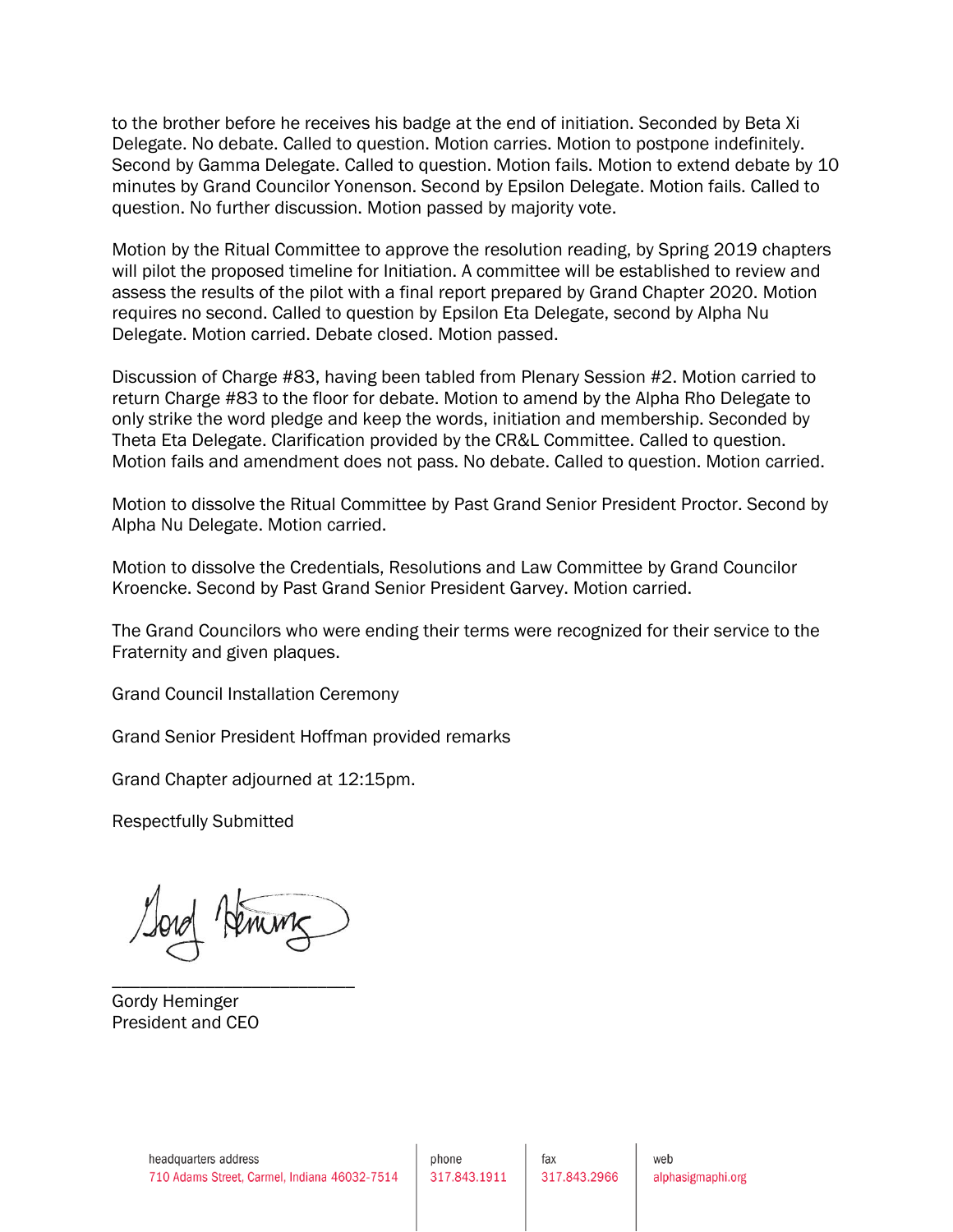# Grand Council Meeting (Conference Call) August 9th, 2018

Call to order: 8:00 PM EST by Grand Senior President Hoffman

Roll Call: Roll call made by Brother Yonenson

### Present:

Grand Senior President Hoffman, Grand Junior President Kroencke, Grand Marshal Nolen-Doerr, Grand Secretary Yonenson, Grand Treasurer Zizzo, Grand Councilor Bullock, Grand Councilor Orendi, Grand Councilor Brown, Undergraduate Grand Councilor Wenke, Undergraduate Grand Councilor Kostick & Undergraduate Grand Councilor Cantu

## Guests:

President & CEO, Gordy Heminger and Vice President and COO, Matt Humberger

## Absent:

Grand Councilor Rusk, General Counsel Schwartz and Grand Historian Duncan

# Reports:

GSP Report: Gordy and I have spoken regarding our status with the NIC. We will continue to have talks in September regarding Alpha Sigma Phi's membership in the NIC. The dues structure is very high as we are paying over 60K Per Year. We need to evaluate our ROI using this model.

CEO Report: Starting 8/10/18 our first staff member leaves. Gordy explained a little bit about the new Growth program for this year. Each chapter in the growth program involved has volunteered to do the program; it was not required.

Foundation Report: Foundation met at Grand Chapter and had a very long meeting. Conversations surrounded board governance as Tom Hinkley has been trying to help with Governance and decision points. They are trying to adopt a model similar to the Grand Council model. Hinkley drafted by-law revisions which were accepted. He also submitted a draft policy manual and the Executive Limitations were approved. Two board members resigned prior to the meeting (John Gibson and Chuck Billone). They will have 5 vacancies coming into the new year, including Chris Musbach, Eric Allen and Rick Dexter who's terms are expiring.

CLVEN Report: CLVEN continued to gain ground in the acquisition of new properties. Brother Rarick submitted a very comprehensive budget and growth documents at Grand Chapter. We will continue having discussions on building the overall portfolio.

Audit Committee Report: Auditors are finalizing field work for all three organizations over the next week. Committee will be reviewing in mid-September so we can discuss in person at Board Meeting

General Counsel Report: Update provided on Penn State and Michigan.

# Old Business:

**Motion to Approve July 5, 2018 Minutes by Brother Yonenson, Second by Brother Brown.** Motion approved unanimously by a voice vote.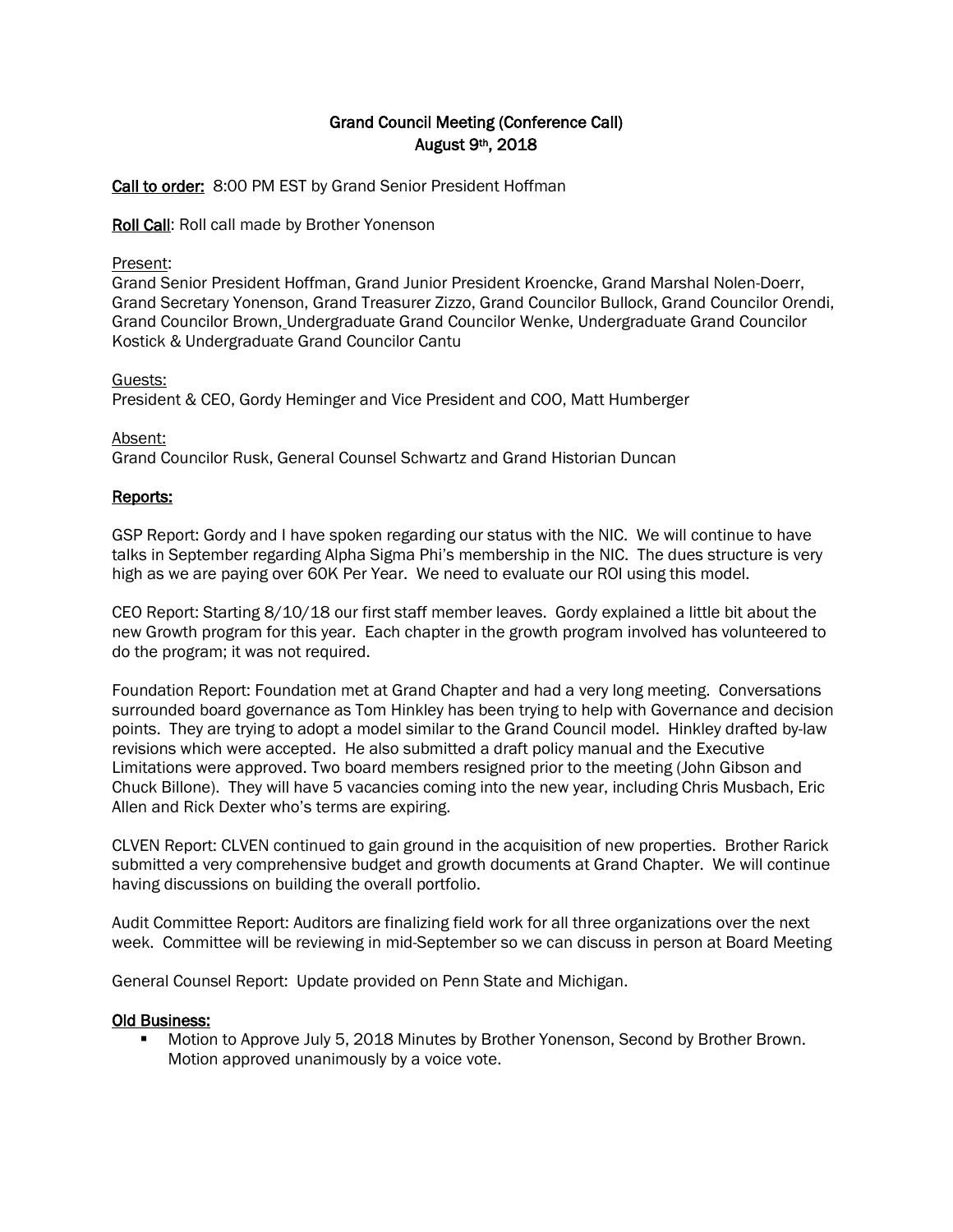#### New Business:

- Motion to approve Brother Brown to continue serving as Foundation Board Liaison and Brother Yonenson as CLVEN Board Liaison by Brother Kroencke, Second by Brother Orendi. Motion approved unanimously by voice vote
- **Recommendation by Gordy to re-appoint Dan Duncan as Grand Historian and Scott Schwartz** as General Counsel. Motion to approve by David Yonenson, Second by Brother Orendi. Motion approved unanimously by voice vote.
- **Motion to accept Monitoring Reports 2.4, 2.5 & 2.8 by Brother Yonenson, Second by Brother** Kroencke. Motion approved unanimously by voice vote.
- September Meeting Agenda: Brother Hoffman Saturday Morning Session handling business items and conclude business by lunch. Want to spend afternoon talking about next strategic plan and plan some sub-committees such as booard Development Committee, CEO Governance Committee (Monitoring Reports), Strategic Plan

### Good of the Order:

No Comments

Motion to Adjourn by Brother Orendi, Second by Brother Brown. Motions passed unanimously by voice vote

Meeting ended at 8:41PM.

 $\nu$ avia Gonenson David Yonenson

David Yonenson Grand Secretary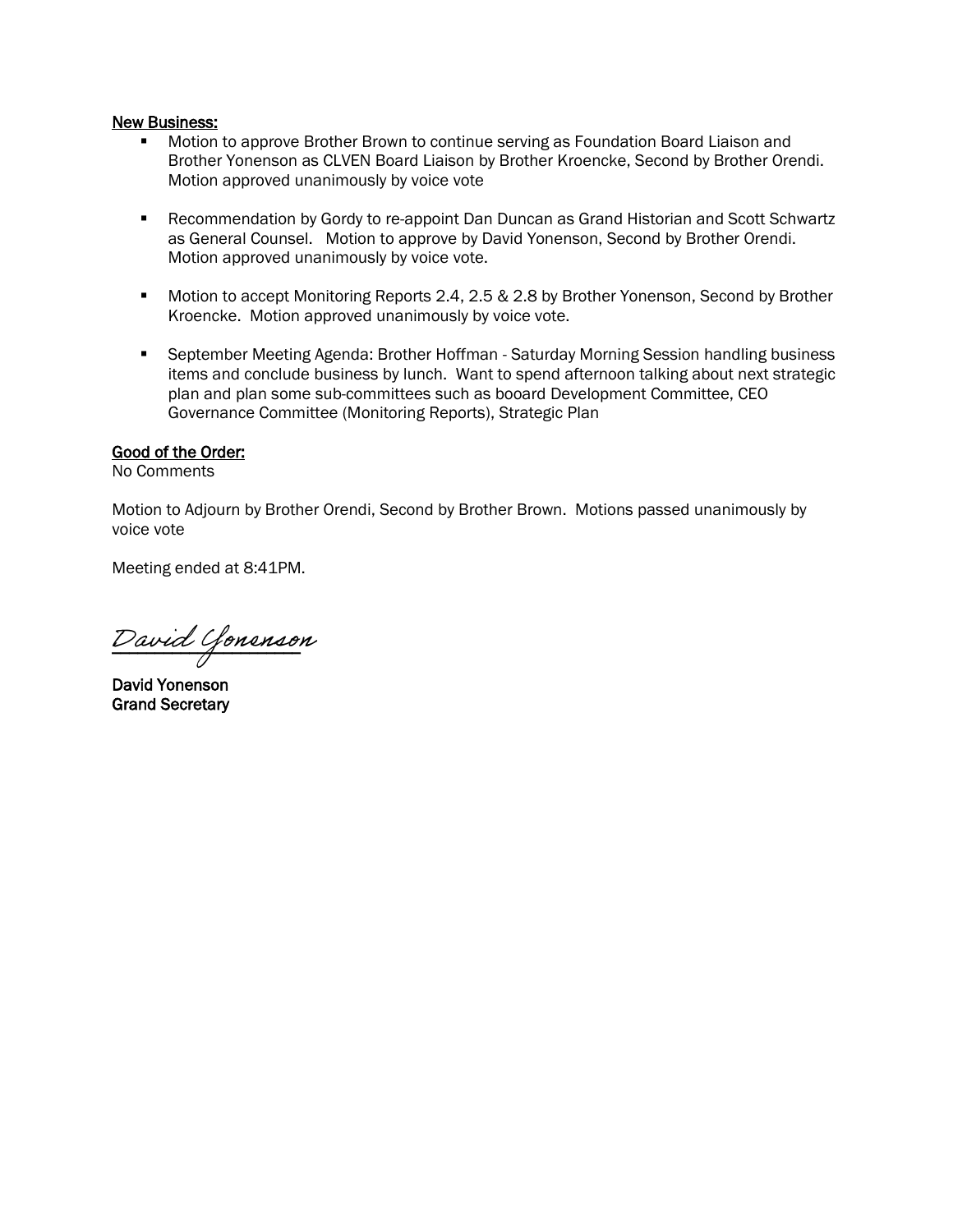# In Person Meeting: Minutes of the Grand Council Meeting September 15th, 2018

Call to order: 10:03 AM EST by Grand Senior President Hoffman

Roll Call: Roll call made by Brother Yonenson

#### Present:

Grand Senior President Hoffman, Grand Junior President Kroencke, Grand Marshal Nolen-Doerr, Grand Secretary Yonenson, Grand Treasurer Zizzo, Grand Councilor Bullock (Present via Telephone), Grand Councilor Orendi, Grand Councilor Brown, Undergraduate Grand Councilor Wenke, Undergraduate Grand Councilor Kostick and Undergraduate Grand Councilor Cantu

#### Guests:

President and CEO Gordy Heminger, Vice President and COO Matt Humberger and Grand Historian Duncan

Absent: Grand Councilor Rusk, General Counsel Schwartz

### Reports:

GSP Report - No Report

CEO Report - 45 Chapter Advisors have been appointed since June  $1<sup>st</sup>$ . Our recruitment numbers are trending much higher year over year though the gap will likely shrink in the coming weeks (2018- 328; 2017 – 179). Our groups are reporting average to very good numbers. The growth program is seeing good results with many groups doubling or tripling last year's recruitment numbers.

Binghamton - Submitted an appeal and are on deferred administrative suspension Westminster- Issue now resolved Toledo - Unrecognized by University, hoping to have resolved in the next couple of weeks. Penn State – Chapter suspended and has appealed. Arizona - Chapter Closed, 2018 - Litigation coming from 2017 incident

Foundation Report - Board has not met since our last call. Kevin Garvey has been appointed to replace John Gibson on the Foundation Board of Directors. Call scheduled Mid-October

General Counsel Report - Arizona On-Going Case, Penn State - Still working with Alumni Association

#### Old Business:

Motion to Approve August 9<sup>th</sup>, 2018 Minutes by Brother Yonenson, Second by Brother Brown Motion approved unanimously by a voice vote.

#### New Business:

Motion to accept audit report by Brother Brown, Second by Brother Zizzo. Motion approved unanimously by a voice vote.

Motion to dissolve the audit committee by Brother Brown, Second by Brother Zizzo Motion approved unanimously by a voice vote.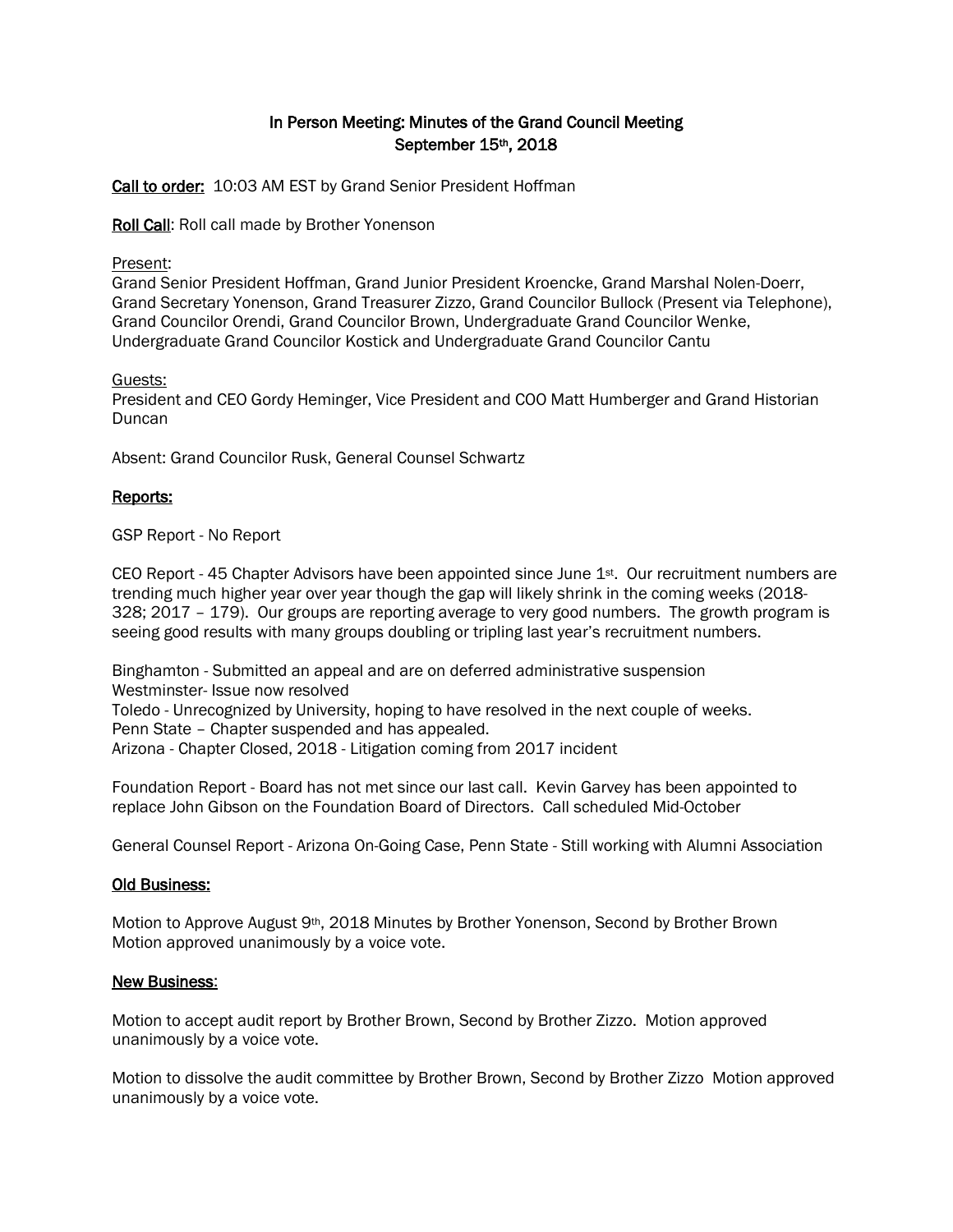CLVEN Update: VP Matt Humburger provided a high-level overview on CLVEN progress, priorities, staffing, etc.

Upsilon Appeal: Motion to uphold the suspension by Brother Brown, Second by Brother Kostick. Motion approved unanimously by a voice vote.

NIC Membership Discussion: CEO Heminger provided an update on progress of NIC 2.0.

Future Grand Council Meetings: We will continue to leave the meeting schedule as is for the upcoming year. Our next meeting will be the All Board Meeting in February, please arrive by 5PM in Orlando.

Brother Wenke - Petition made to the Headquarters Staff in relation to Finances.

Good of the Order: No Comments

Motion to Adjourn by Brother Yonenson, Second by Brother Wenke. Motions passed by voice vote

Meeting ended at 12:26PM

\_\_\_\_\_\_\_\_\_\_\_\_\_\_\_\_\_\_\_\_\_\_ David Yonenson

David Yonenson Grand Secretary

Addendum New Business Started 1:28PM

Brother Hoffman – Established two temporary committees – Monitoring Reports Committee and Board Development Committee.

Brother Hoffman facilitated a strategic planning session.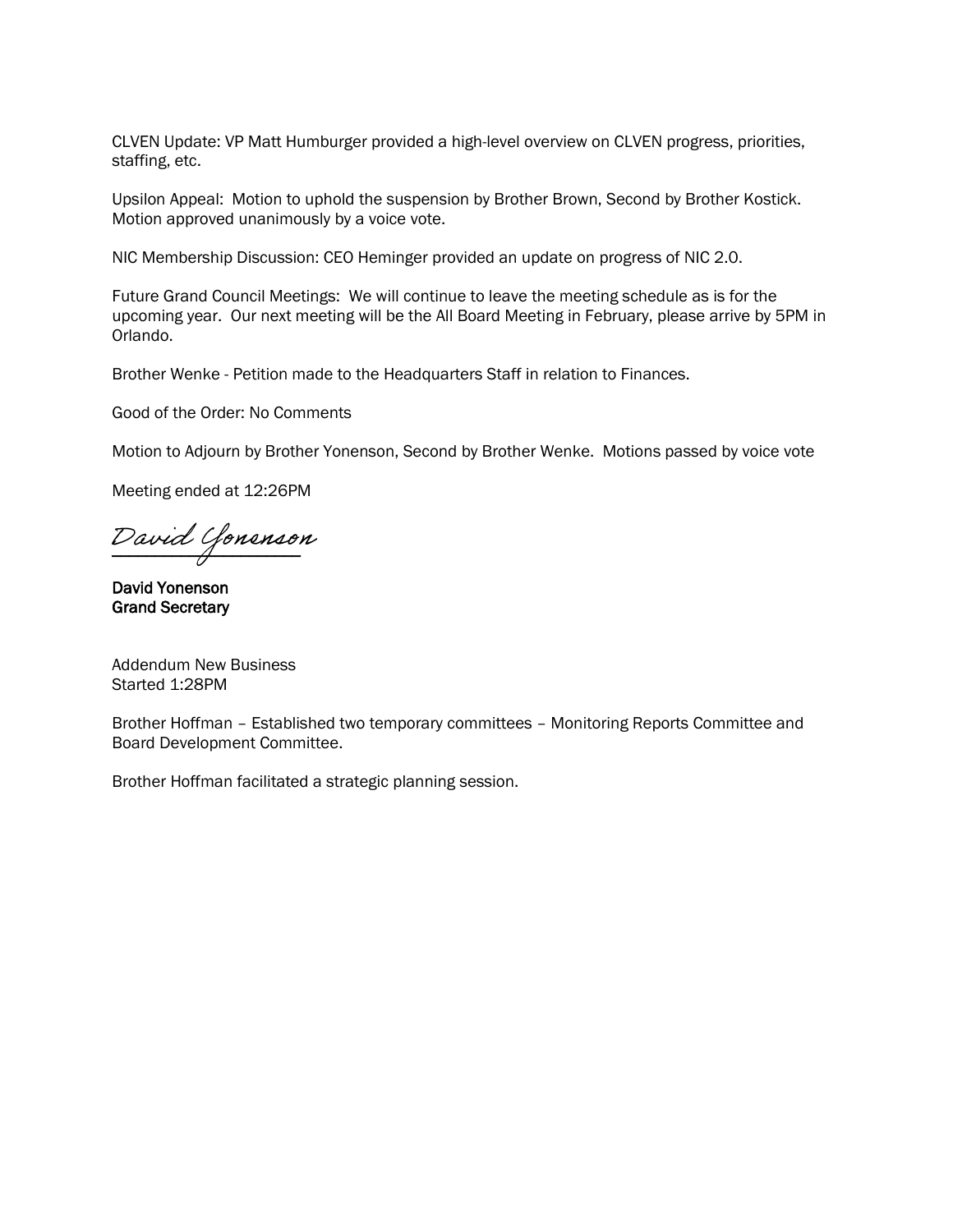# Phone Meeting: Minutes of the Grand Council Meeting October 11th, 2018

Call to order: 8:01PM EST by Grand Senior President Hoffman

Roll Call: Roll call made by Brother Yonenson

### Present:

Grand Senior President Hoffman, Grand Marshal Nolen-Doerr, Grand Secretary Yonenson, Grand Treasurer Zizzo, Grand Councilor Bullock, Grand Councilor Rusk, Grand Councilor Orendi, Grand Councilor Brown, Undergraduate Grand Councilor Wenke, Undergraduate Grand Councilor Kostick and Undergraduate Grand Councilor Cantu

### Guests:

President and CEO Gordy Heminger, Vice President and COO Matt Humberger, General Counsel Schwartz and Grand Historian Duncan

Absent: Grand Junior President Kroencke

### Reports:

# Grand Senior President Report – Grand Senior President Hoffman

Letter from some undergraduates concerning OmegaFi

- Fraternity staff responded promptly to the letter's signers and their chapter advisers, as did OmegaFi, to answer questions and provide other assistance and support with budgeting and finances. A frequently asked questions document and OmegaFi training resources were sent to all chapters and a webinar about OmegaFi was held for all chapters. Only two chapters attended that webinar. CEO Gordy Heminger offered time to each of the 35 signers to discuss the issues addressed in the letter. Only 12 scheduled calls.
- Most chapters reported no issues or that their issues had already been resolved. One chapter reported some issues and multiple follow-ups were made by OmegaFi to help properly set up accounts and procedures. As of last week, OmegaFi had received no response from the chapter.
- In subsequent communications, it appears that the large majority of the letter's signers did not agree with many aspects of the letter and reported no issues. From all indications, it appears that the letter was prompted by some confusion and frustration with the transition to OmegaFi, but there does not appear to be a long-term issue.

### Grand Council Subcommittees

 The Grand Council Policy Manual Review subcommittee is comprised of Tom Brown, Greg Kroencke, and Noah Kostick. Tom is chairing the subcommittee.

The Grand Council Board Development subcommittee is comprised of Josh Orendi, Rodney Rusk, Aaron Bullock and Carlos Cantu. Josh is chairing the subcommittee.

February Meeting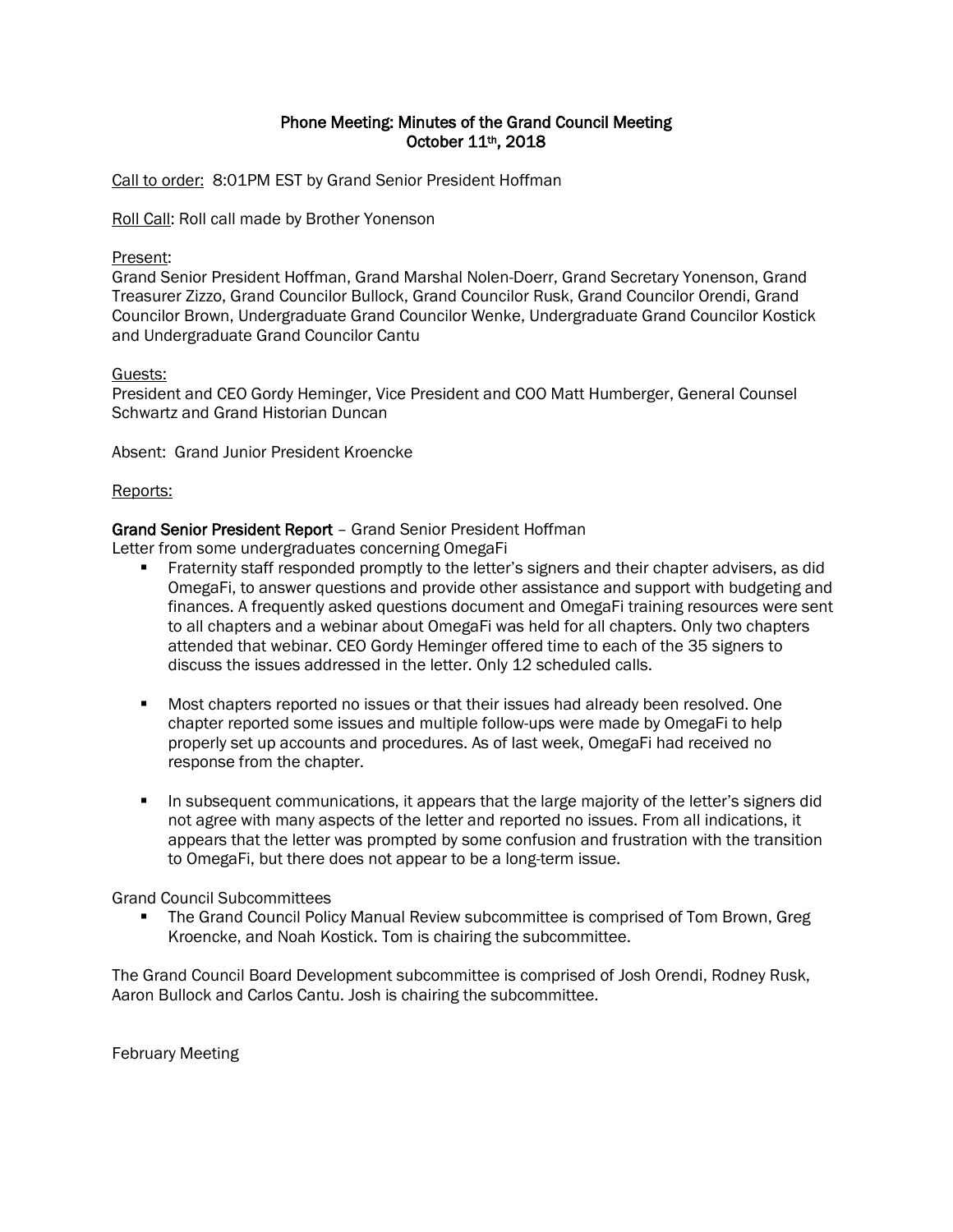Most Grand Council members have indicated they can attend a full day on Friday to work on the strategic plan. If you can, please arrive at the hotel Thursday evening, or no later than 10 am Friday morning.

#### CEO Report

- We have 1567 New Members. Our numbers are trending upward which is great.
- Approximately, 90 percent of fraternities saw a decrease in membership last year; 5 percent was the average decrease; we still had an 8 percent increase.

#### Foundation Report

- Next call is next week
- **F** Founders Day Challenge campaign has started and Day of Giving Ambassadors are being recruited. All Grand Council members are encouraged to volunteer.
- Steering committee will come up with the campaign goal for Foundation Board approval. Campaign should go public in February 2019 and live to entire audience in Summer of 2019

#### CLVEN Report

• No report

#### General Counsel Report

**Update was provided on the current litigation involving Upsilon and the Property Manager;** CLVEN is engaged and has been financially supportive.

#### Old Business:

**Motion to approve September 15th, 2018 Minutes by Brother Yonenson, Second by Brother** Orendi. Motion approved unanimously by a voice vote.

# New Business:

- **Monitoring Reports- 2.1, 2.2 & 2.3. Motion to approve Monitoring reports by Brother Brown,** Second by Brother Rusk. Motion approved unanimously by a voice vote.
- **We are hoping to start our board meeting on Friday February 22** $nd$ **, 2018 so we can get an** additional day of discussion surrounding the strategic plan. Our next call is November 15th, 2018 at 8PM which is a change from the date on the meeting schedule.

Motion to Adjourn by Brother Yonenson, Second by Brother Orendi. Motions passed by voice vote

Meeting ended at 8:31 PM

\_\_\_\_\_\_\_\_\_\_\_\_\_\_\_\_\_\_\_\_\_\_ David Yonenson

David Yonenson Grand Secretary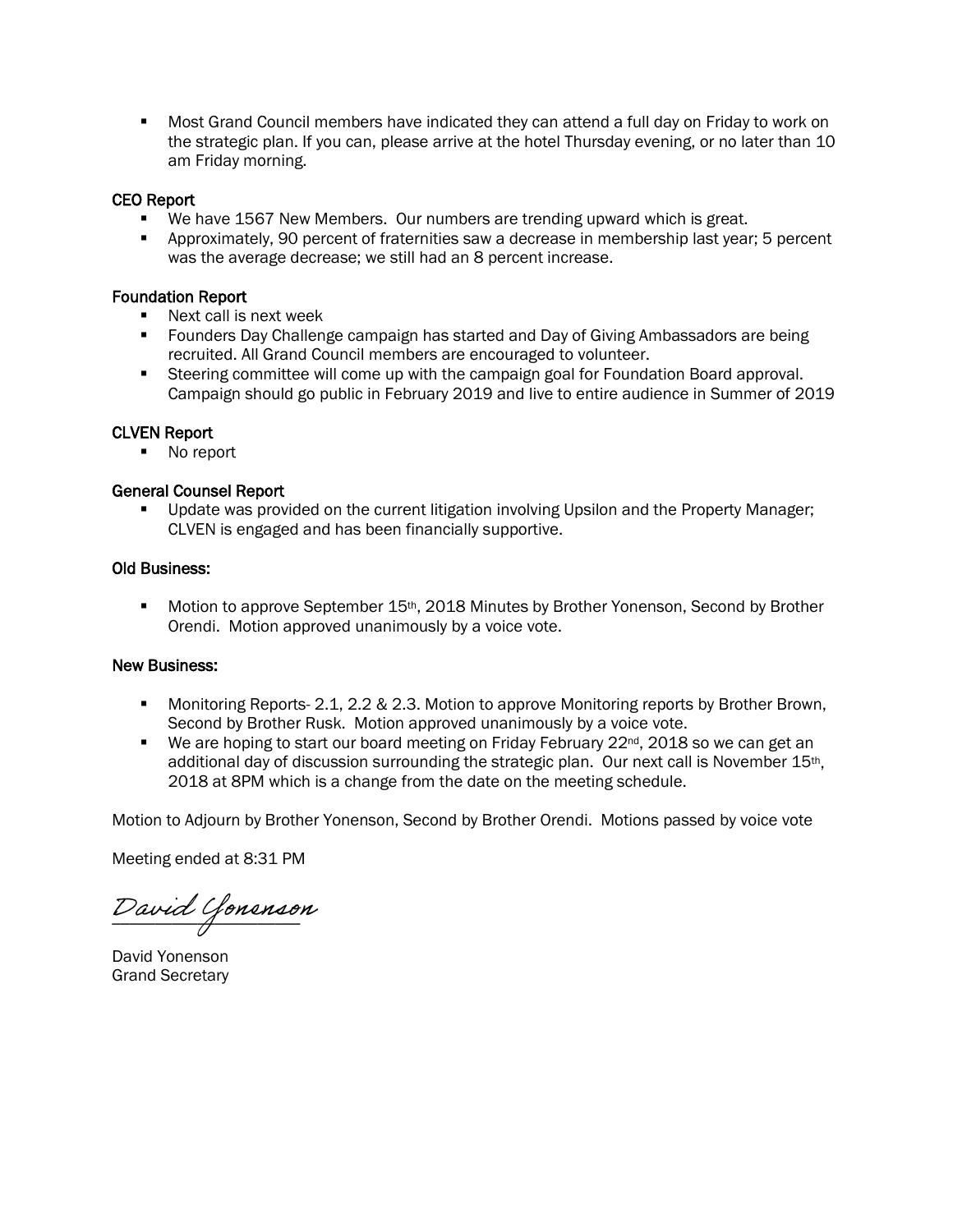# Foundation Board of Directors – Conference Call

# October 16, 2018

Call to Order: Chairman Geiselhart called the meeting to order at approximately 4:03PM Eastern.

Roll Call:

- Present: Brown, Vanek, Garvey, Geiselhart, Allen, Doyle, Smith, Fitzgerald, Merrell and Musbach
- Absent: Dexter, Leedom, Middlekauff, Proctor, Lassiter and Dant
- **E** Guest: President & CEO Heminger

Reports:

- Investment Committee (Vanek) Had conference call. Made several portfolio changes based on recommendations from Dimeo Schneider. Approved transfer to fund a portion of the Grant. Quarter 3 report will be ready in November.
- Fraternity Report (Brown) Grand Council in early stages of developing the "2025 Strategic Plan" and recently conducted a SWOT analysis. Recruitment numbers are up from last year. Most fraternities suffered membership losses last year with an average loss of 5 percent; Alpha Sigma Phi membership numbers were up approximately 8 percent last year.
- **CLVEN Report (Heminger) Recently acquired properties for Indiana, Wisconsin and Kansas.** Have other properties in the works. Steve Latour has rejoined staff to assist CLVEN.

# Old Business:

Minutes modified to reflect the creation of a Policy Review Committee. Motion to approve the Foundation Board Minutes from July 7, 2018 as modified by Brother Geiselhart. Second by Brother Vanek. Motion passed unanimously by a voice vote.

# New Business:

- Capital Campaign Steering Committee Report (Heminger) Recommended public goal of 10 million dollars. Internal goal will be slightly higher. It is critical that goal be achieved so Committee is recommending a goal with a high degree of confidence. Goal will be rolled out to "Official Family" in February and entire membership in July. Motion to approve Campaign Goal of 10 million dollars by Brother Garvey. Second by brother Merrell. Goal approved unanimously by a voice vote.
- Board Recruitment Committee Report (Doyle) Secured a document from the March of Dimes to assist with Board Recruitment. Brothers Leedom, Proctor and Garvey are on the Board Development Committee. Three open positions starting January 1, 2019 (Allen, Dexter and Musbach). Board members should submit names of potential candidates to Brother Doyle. To date, three Board members have submitted names.
- Chairman Geiselhart indicated he had conversations with Kip Roberts about joining the Board and that Kip understood the time and financial commitment associated with Board membership. Motion by Brother Vanek and second by Brother Garvey to appoint Kip Roberts to the Foundation Board of Directors to fill the unexpired term of Chuck Billone. Motion approved unanimously by a voice vote.
- Chairman Geiselhart reminded the Board he established a Policy Review Committee to complete the work started by Foundation consultant Tom Hinkley. The Committee will review and make recommendations regarding Board Policies 3.0 and 4.0, as well as a reporting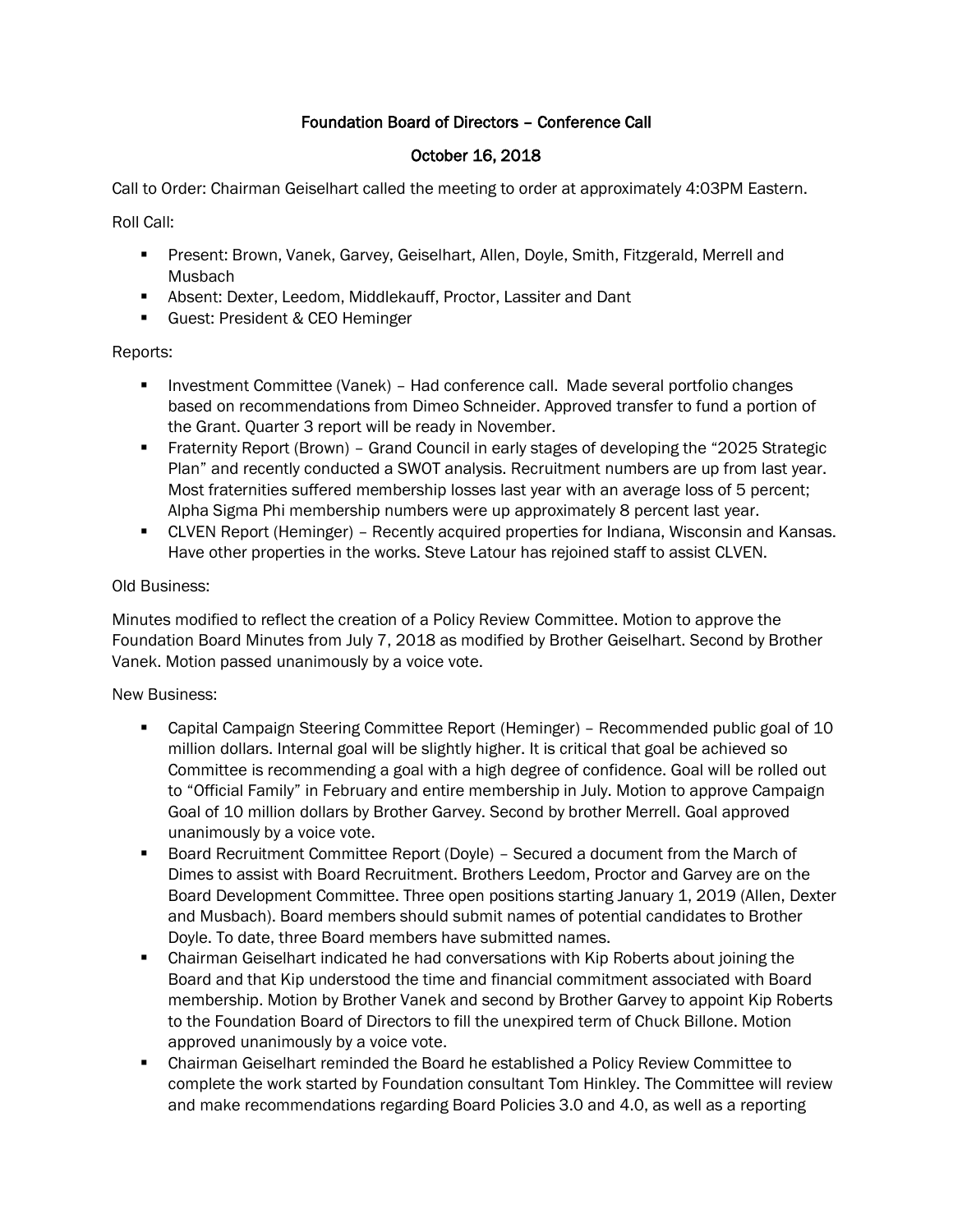schedule for all Board policies. Brother Merrell is Chairing the Committee. Anyone interested in volunteering to serve on the Committee should email Ron in the next few days.

- Audit Committee Report (Allen). Brother Allen reported that it was another clean audit and pointed out that because of depreciation, the Headquarters Building was not recognized as an asset to the level it likely should. Motion to accept the Audit report by Brother Merrell, second by Brother Garvey. Motion approved unanimously by a voice vote.
- **E** Discussion occurred between Brothers Geiselhart, Garvey and Doyle regarding a Fundraising and/or Marketing Committee. It was determined that a Fundraising Marketing Committee should be established with Brother Garvey serving as Chair. Motion to approve the Committee by Brother Vanek, second by Brother Doyle. Motion approved unanimously by a voice vote.

Good of the Order:

- **Grants Committee will have a call on November 1, 2018 to review the Grant results from last** fiscal year.
- Please register for the All-Board meeting as soon as practical.
- Please email Matt Humberger about serving as a Day of Giving Ambassador.
- Please remember to make your annual gift (\$5,000 or more) by December 31, 2018.

Meeting adjourned at approximately 4:35PM.

Respectfully Submitted:

Remine

\_\_\_\_\_\_\_\_\_\_\_\_\_\_\_\_\_\_\_\_\_\_\_\_\_\_\_\_\_\_

Gordy Heminger President & CEO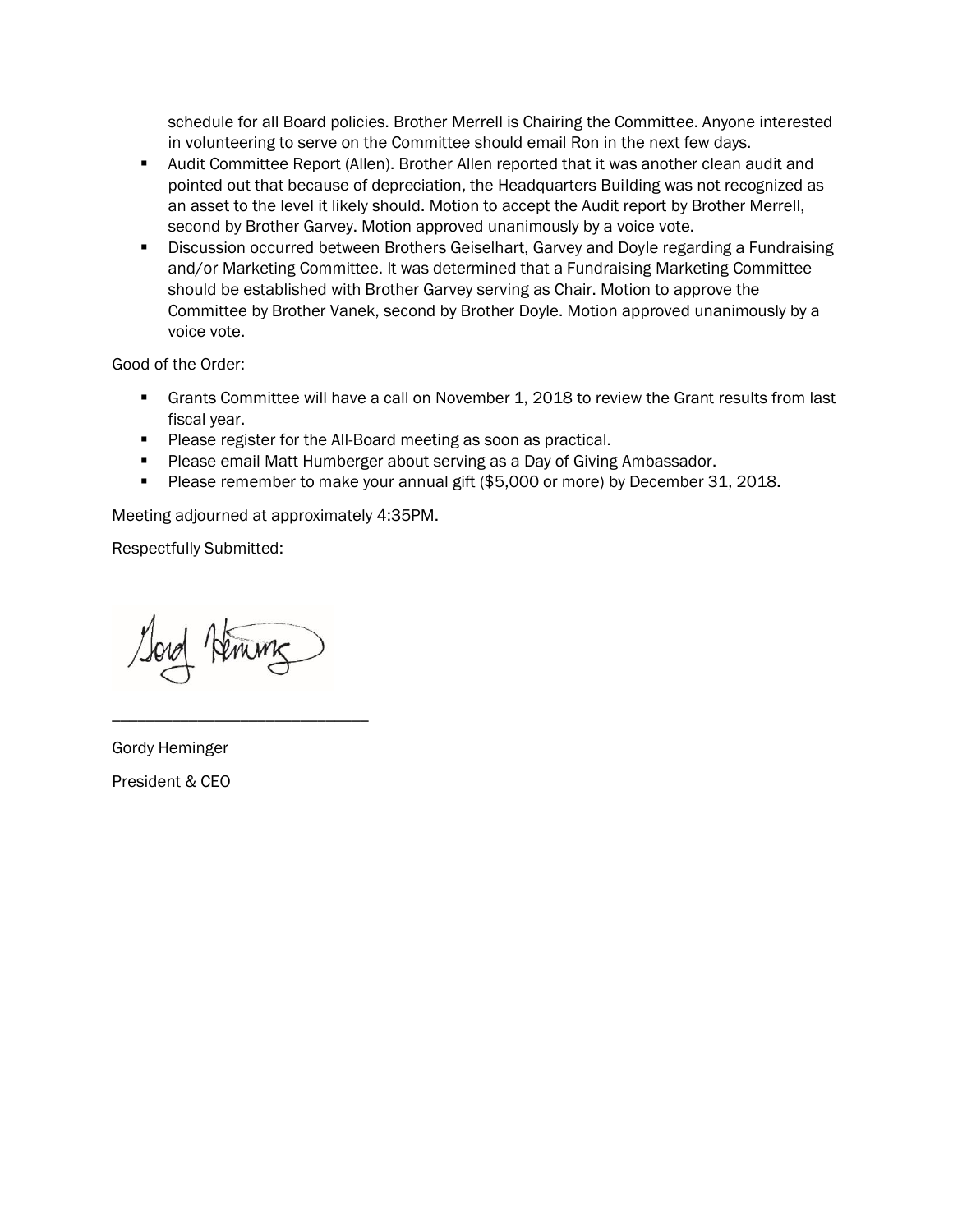## Phone Meeting: Minutes of the Grand Council Meeting November 15th, 2018

Call to order: 8:01PM EST by Grand Senior President Hoffman

Roll Call: Roll call by Brother Yonenson

## Present:

Grand Senior President Hoffman, Grand Junior President Kroencke, Grand Marshal Nolen-Doerr, Grand Secretary Yonenson, Grand Treasurer Zizzo, Grand Councilor Rusk, Grand Councilor Brown, Undergraduate Grand Councilor Wenke, Undergraduate Grand Councilor Kostick and Undergraduate Grand Councilor Cantu

## Guests:

President and CEO Gordy Heminger, Vice President and COO Matt Humberger, General Counsel **Schwartz** 

Absent: Grand Councilor Aaron Bullock, Grand Councilor Josh Orendi, Grand Historian Duncan

## Reports:

## Grand Senior President Report

## Fraternity/Foundation Oversight Committee

When the Fraternity and Foundation moved to a joint CEO model, an oversight committee was established to monitor overall management and achievement. The committee is comprised of the GSP, GJP, Foundation Chair and Chair-Elect. Others can be invited to participate as needed and typically the President & CEO is part of those meetings or calls.

An Oversight Committee call will occur in early December. Topics will include our progress on the Fraternity's next strategic plan, fund raising efforts and a proposed discussion of a panorganizational financial plan potentially included in strategic plans for the Fraternity, Foundation and CLVEN. We'll also discuss topics for our joint meetings in February.

### February Meeting

For all the Grand Council members who can make it, we will start our February meeting on Friday at 10 am with a continuation of our strategic plan discussions. We will conclude by 5 pm which will give us time to spend with members of the other boards arriving Friday evening.

### Strategic Plan Update

I have asked past Grand Senior President's to attend the February meeting's joint board sessions for our preliminary strategic presentation and have solicited their input. So far, it appears that we will have a few past GSPs in attendance. As we get closer to the meeting dates, I'll let you know who.

Rick Dexter, GSP from 1978 to 1980, and a committed lifelong Alpha Sig volunteer, whom most of you know, has provided his own SWOT analysis and thoughts for the Fraternity's strategic plan. This was distributed to the Council.

### Alpha Sigma Phi Philippines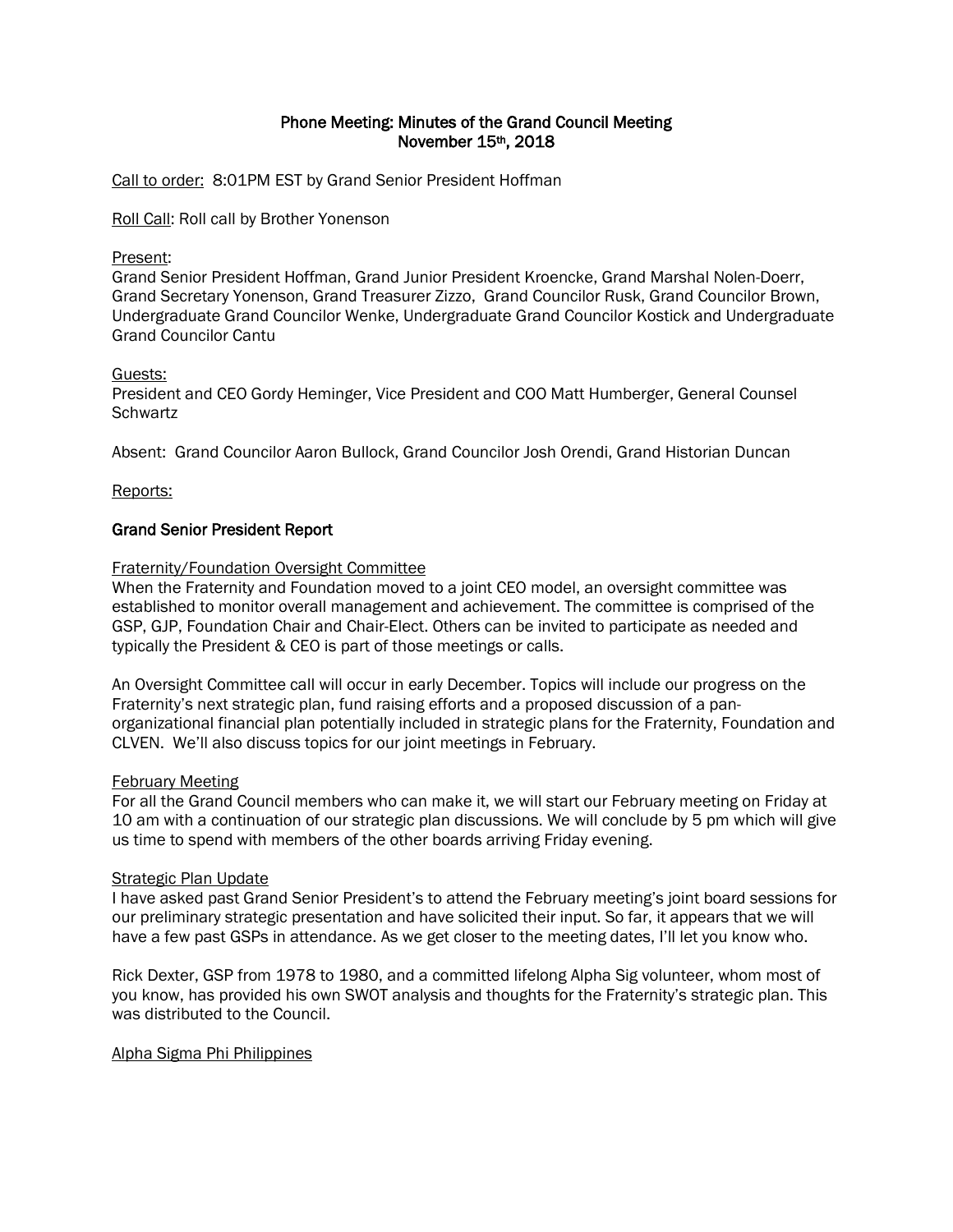Some of you may know that there is a fraternal organization operating in the Philippines that operates under the name Alpha Sigma Phi. It is large and on many college campuses in that country. It is also co-ed.

Several years ago, Alpha Sigma Phi in the United States had a loose recognition of Alpha Sigma Phi in the Philippines and we have had representatives of their organization attend our Grand Chapters as observers.

The formal recognition ended mostly for a myriad of reasons that included legal liability, and differences in organizational operations and culture.

There is a growing interest among some of our members in re-visiting the possibility of establishing some sort of recognition with Alpha Sigma Phi in the Philippines. If the Grand Council does not object as a whole, I'd like for us to begin exploring if we would want to move forward with a yet-to-bedefined recognition, what the ramifications could be, and how to best communicate that decision with our members. With no objection, we may be able to hear initial thoughts ad early as our next call.

## CEO Report

- 2226 New Members for the Fall, representing a growth rate of 9%. Our retention rate is 93% up from 90% last Fall.
- 111 of our GCA's received a touchpoint from a member of staff in October.
- We have received 77 incident reports, up from 54 last fall.
- Burns We are relaunching in January in 2019 with over 800 brothers and 65 chapters in attendance.
- 8 National Fraternities met earlier this week regarding NIC. We will introduce 5-6 motions and will assume they will pass. If we see progress, we will want to stay in NIC, otherwise we may consider moving on.

### CLVEN Report

- Finalizing Strategic Plan which will be done by February 2019
- Looking to continue to acquire new houses from a lease/buy. Also looking to add existing housing corporations to the fold.

### General Counsel Report

■ No Report

### Foundation Report

• Recommended goal of 10 million dollars which should be rolled out to Official Family in February and entire brotherhood in July. Established a policy review committee regarding governance. Established a Board Recruitment committee to find new members for 2019- 2020. Kip Roberts has joined the Foundation Board of Directors. The Day of giving is December 6th. We are asking everyone to socialize it via social media, email and text messages. We are at about 70% for the Capital Campaign. About 19%-20% is planned gifts.

### Policy Manual/ Review Committee

• We had our second call and have made tremendous progress. We are going to make the final recommendation changes and will do one more pass in the next couple of weeks. We will be ready to review the changes at the All board meeting in February.

### Old Business: